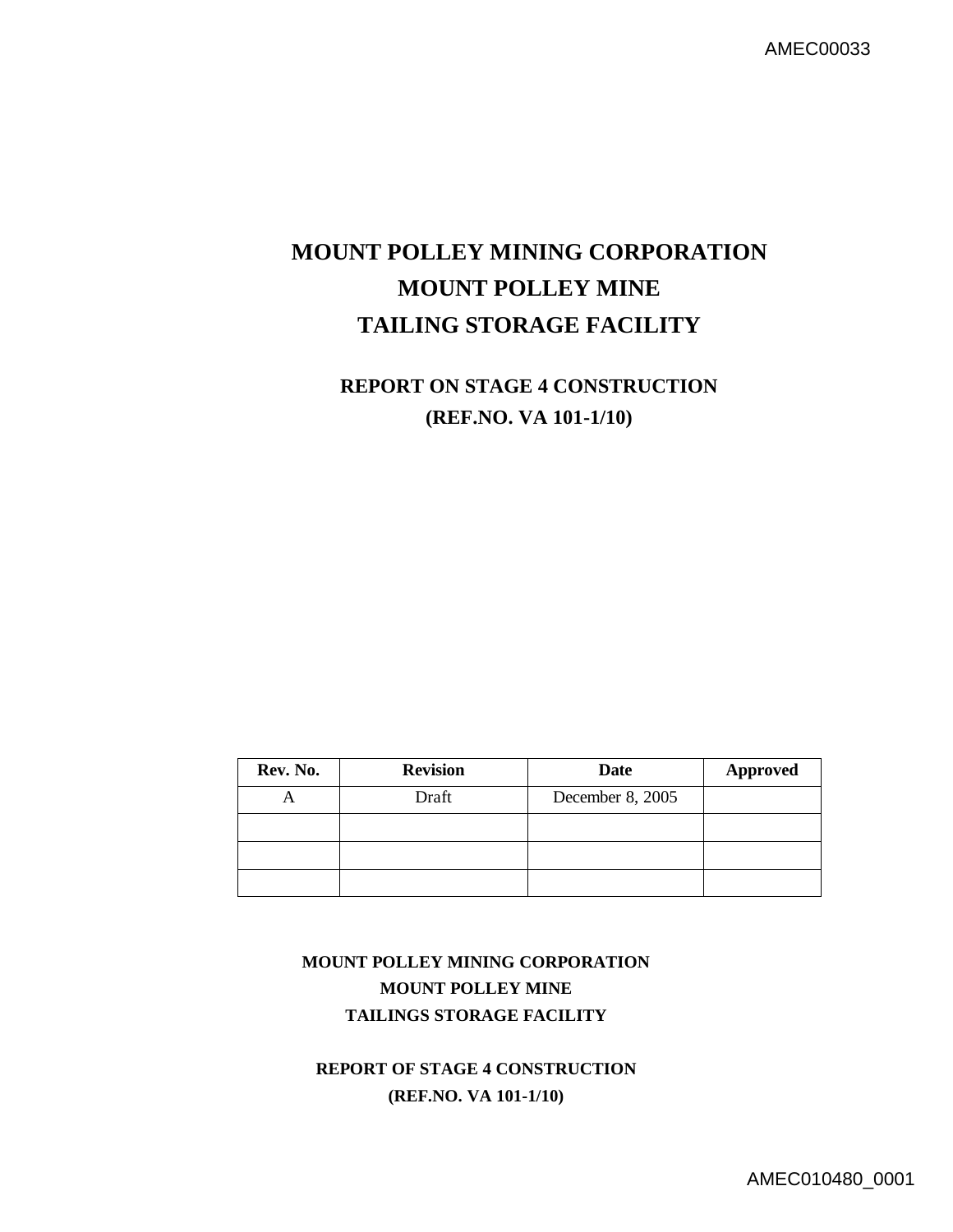#### EXECUTIVE SUMMARY

The Mount Polley gold and copper mine is owned and operated by Mount Polley Mining Corporation (MPMC). It is located in central British Columbia, 56 kilometres northeast of Williams Lake. The mine was in operation from June 1997 till September 2001 when MCMP decided to suspend the operation due to low copper and gold prices. Since then the mine was in care and maintenance period until 2004 when MCMP decided to reopen the mine and raise the Tailing Storage Facility (TSF).

The Stage 4 construction was designed to raise the TSF maximum elevation to El. 948.0 m. Construction of Stage 4 started in June, 2005 and Knight Piésold Ltd. provided design, construction supervision and quality assurance/quality control (QA/QC) services for the embankment raise. Knight Piésold Ltd. also conducted ongoing reviews of all instrumentation and monitoring records during construction.

This report documents the Stage 4 construction that includes the completion of the Main, Perimeter and South Embankments to El**. 94??** m. It contains a discussion of the construction methods used to complete the work, the results of quality assurance tests carried out during construction and a review of the instrumentation monitoring results during Stage 4 construction.

This confirmed that the work was completed and the facility was performed in accordance with the design objectives. Each case was carefully evaluated and determined to have no adverse affect on the facility.

> $-$  ii of iv  $-$  11162/14-3 Revision 0 October 19, 2001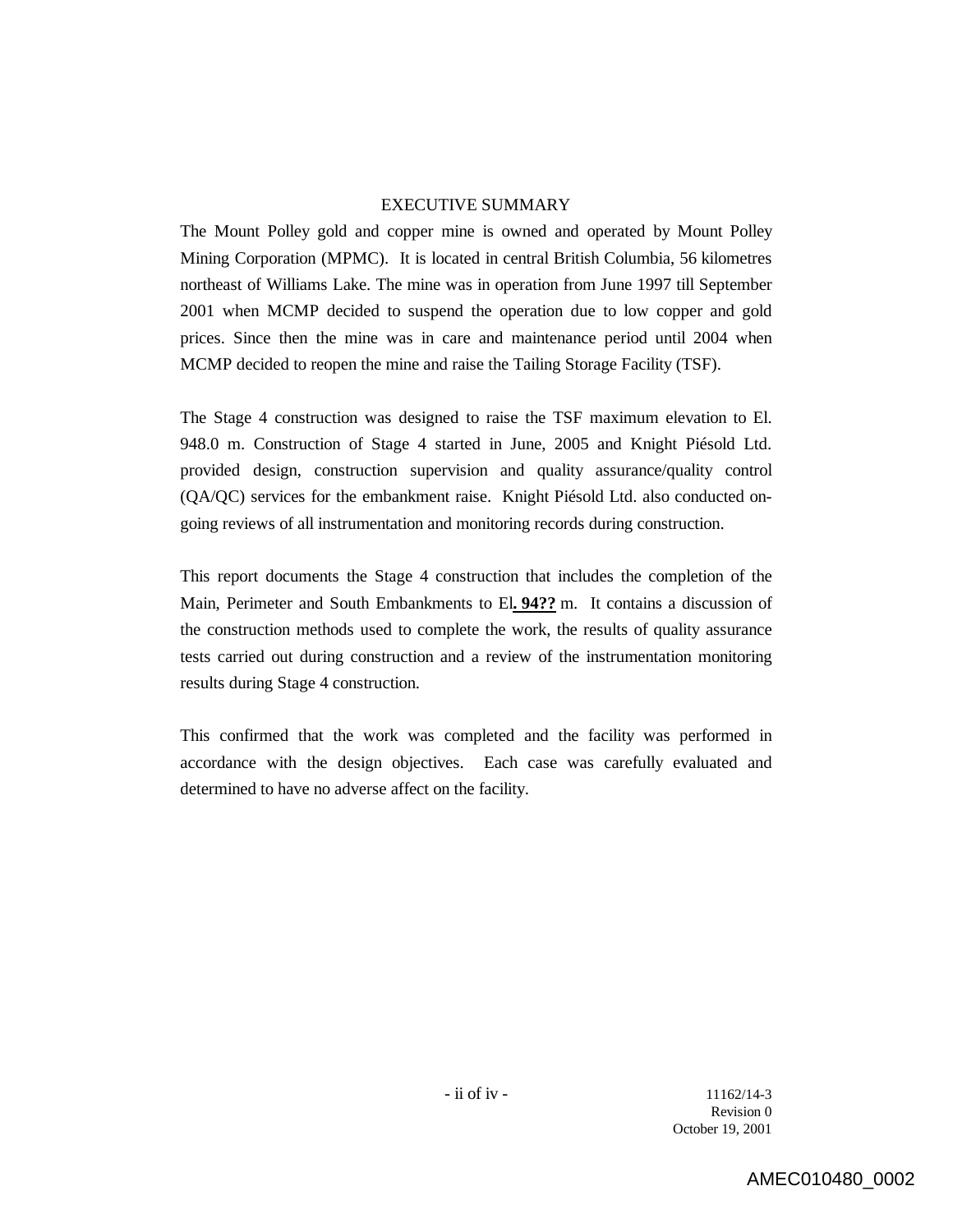## **MOUNT POLLEY MINING CORPORATION MOUNT POLLEY MINE TAILINGS STORAGE FACILITY**

## **REPORT ON STAGE 4 CONSTRUCTION (REF. NO. 101-1/10)**

#### **TABLE OF CONTENTS**

### **PAGE**

| <b>SECTION 1.0 - INTRODUCTION</b>  |                |                                            | $\mathbf{1}$   |
|------------------------------------|----------------|--------------------------------------------|----------------|
| 1.1                                |                | PROJECT DESCRIPTION                        | 1              |
| 1.2                                |                | TAILINGS STORAGE FACILITY                  | $\overline{2}$ |
| 1.3                                |                | <b>SCOPE OF REPORT</b>                     | 4              |
| SECTION 2.0 - STAGE 4 CONSTRUCTION |                |                                            | 5              |
| 2.1                                | <b>GENERAL</b> |                                            | 5              |
| 2.2                                |                | <b>SCOPE OF WORK</b>                       | 6              |
|                                    | 2.2.1          | General                                    | 6              |
|                                    |                | 2.2.2 Investigations                       | 6              |
|                                    |                | 2.2.3 Tailings Embankments                 | 7              |
|                                    | 2.2.4          | <b>Basin Liner</b>                         | 7              |
|                                    |                | 2.2.5 Tailings Discharge System            | 8              |
|                                    | 2.2.6          | Instrumentation                            | 8              |
| 2.3                                |                | CONSTRUCTION SEQUENCE AND RESPONSIBILITIES | 8              |
| 2.4                                |                | CONSTRUCTION SUPERVISION AND QUALITY       |                |
|                                    |                | <b>ASSURANCE</b>                           | 10             |
| 2.5                                |                | <b>EARTHWORKS</b>                          | 11             |
|                                    | 2.5.1          | General                                    | 11             |
|                                    |                | $2.5.2$ Zone S                             | 12             |
|                                    |                | $2.5.3$ Zone CS                            | 14             |
|                                    |                | - iii of iv -                              | 11162/14-3     |

Revision 0 October 19, 2001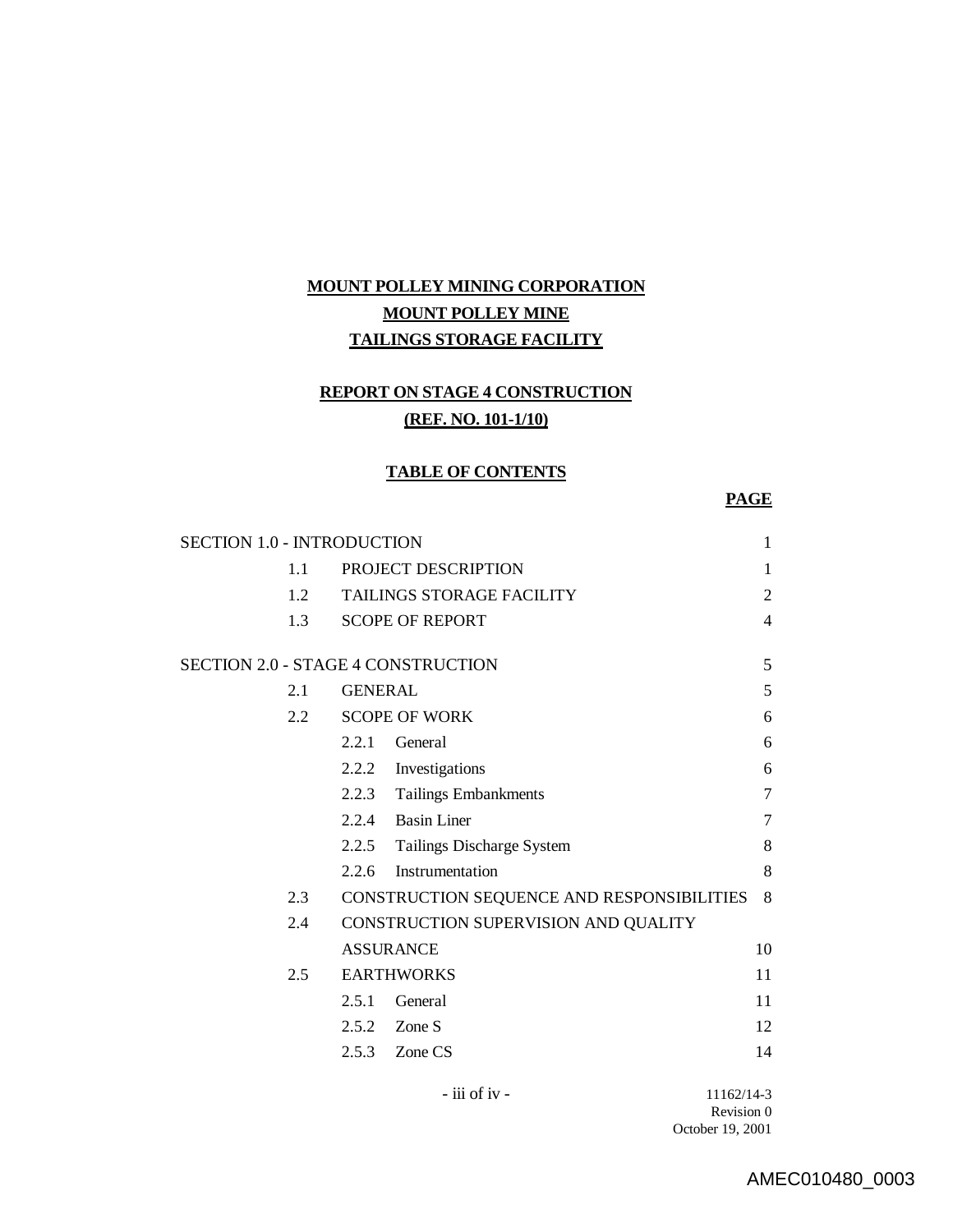|                                               |     | 2.5.4 | Zone F                                | 15 |
|-----------------------------------------------|-----|-------|---------------------------------------|----|
|                                               |     | 2.5.5 | Zone T                                | 16 |
|                                               |     | 2.5.6 | Zone C                                | 17 |
|                                               |     | 2.5.7 | <b>Basin Liner</b>                    | 17 |
|                                               | 2.6 |       | <b>EMBANKMENT DRAIN SYSTEMS</b>       | 17 |
|                                               | 2.7 |       | TAILINGS DISCHARGE SYSTEM             | 18 |
|                                               | 2.8 |       | <b>INSTRUMENTATION AND MONITORING</b> | 18 |
|                                               |     | 2.8.1 | General                               | 18 |
|                                               |     | 2.8.2 | <b>Vibrating Wire Piezometers</b>     | 18 |
|                                               |     | 2.8.3 | Groundwater Monitoring Wells          | 19 |
|                                               |     | 2.8.4 | Slope Inclinometers                   | 20 |
|                                               |     | 2.8.5 | <b>Survey Monuments</b>               | 20 |
|                                               | 2.9 |       | <b>DESIGN MODIFICATIONS</b>           | 20 |
| SECTION 3.0 - CONCLUSIONS AND RECOMMENDATIONS |     | 22    |                                       |    |
| <b>SECTION 4.0 - REFERENCES</b>               |     | 23    |                                       |    |
| <b>SECTION 5.0 - CERTIFICATION</b>            |     | 28    |                                       |    |

## **TABLES**

| Table $2.1 \text{ r}0$ | Table of Quantities and QA/QC Testing Frequencies |
|------------------------|---------------------------------------------------|
| Table $2.2 \text{ r0}$ | Stage 3 Instrumentation Installation Data         |

## **FIGURES**

| Figure $1.1 \text{ r0}$ | Project Location and Access Plan                        |
|-------------------------|---------------------------------------------------------|
| Figure $2.1 \text{ r}0$ | Zone S Record Samples - Gradation Curves                |
| Figure $2.2 \text{ r}0$ | Zone S Record Samples - Field Moisture Content          |
| Figure $2.3 \text{ r0}$ | Zone S Record Samples - Optimum Moisture Content        |
| Figure $2.4 \text{ r}0$ | Zone S Record Samples - Deviation from Optimum Moisture |
|                         | Content                                                 |
| Figure $2.5 \text{ r}0$ | Zone S Record Samples - Field Dry Density               |
| Figure $2.6 \text{ r}0$ | Zone S Record Samples - Maximum Dry Density             |
|                         |                                                         |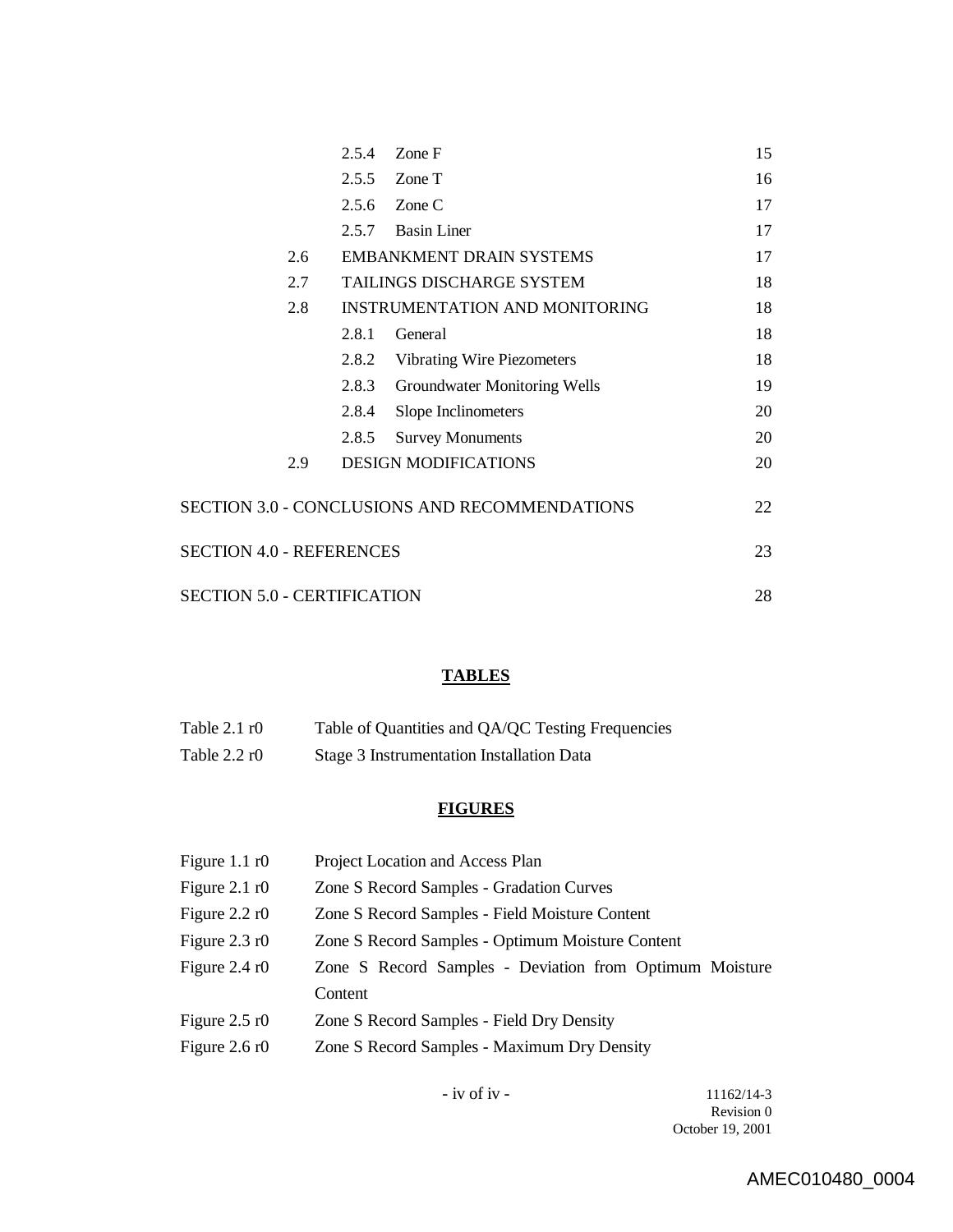| Figure $2.7 \text{ r}0$  | Zone S Record Samples - Percent Compaction                 |
|--------------------------|------------------------------------------------------------|
| Figure $2.8 \text{ r}0$  | Zone S - Field Moisture Content - Nuclear Densometer       |
| Figure $2.9 \text{ r}0$  | Zone S – Deviation from Optimum Moisture Content – Nuclear |
|                          | Densometer                                                 |
| Figure $2.10 \text{ r}0$ | Zone S - Field Dry Density – Nuclear Densometer            |
| Figure $2.11 \text{ r}0$ | Zone S - Percent Compaction – Nuclear Densometer           |
| Figure $2.12 \text{ r}0$ | Zone CS Record Samples - Gradation Curves                  |
| Figure $2.13 \text{ r}0$ | Zone CS - Field Moisture Content - Nuclear Densometer      |
| Figure $2.14 \text{ r}0$ | Zone CS - Field Dry Density – Nuclear Densometer           |
| Figure $2.15 \text{ r}0$ | Zone F Record Samples - Gradation Curves                   |
| Figure $2.16 \text{ r}0$ | Zone T Record Samples - Gradation Curves                   |
| Figure $2.17 \text{ r}0$ | Zone C Record Samples - Gradation Curves                   |

## **DRAWINGS**

| 11162-13-100 r5       | Stage 3 Tailings Embankment - Overall Site Plan                    |
|-----------------------|--------------------------------------------------------------------|
| $11162 - 13 - 102$ r5 | Stage 3 Tailings Embankment - General Arrangement                  |
| $11162 - 10 - 104$ r0 | <b>Stage 3 Tailings Embankment - Material Specifications</b>       |
| 11162-10-120 r4       | Stage 3 Perimeter Embankment Plan                                  |
| 11162-10-125 r4       | <b>Stage 3 Perimeter Embankment Sections</b>                       |
| 11162-10-127 r2       | Stage 3 Perimeter Embankment - Transition Zone Details             |
| 11162-10-130 r4       | Stage 3 South Embankment - Plan and Section                        |
| $11162 - 10 - 210$ r5 | Stage 3 Main Embankment Plan                                       |
| 11162-10-215 r5       | Stage 3 Main Embankment - Section and Details                      |
| 11162-10-250 r4       | Stage 3 Main Embankment - Instrumentation - Plan                   |
| 11162-10-251 r4       | Stage 3 Perimeter Embankment - Instrumentation - Plan              |
| 11162-10-254 r4       | Stage 3 South Embankment - Instrumentation - Plan                  |
| 11162-10-256 r4       | Stage 3 Tailings Embankment - Instrumentation - Summary of         |
|                       | <b>Installation and Typical Details</b>                            |
| 11162-10-258 r4       | Stage 3 Tailings Embankment - Instrumentation - Sections - Sheet 1 |
|                       | of 2                                                               |
| 11162-10-259 r5       | Stage 3 Tailings Embankment - Instrumentation - Sections - Sheet 2 |
|                       | of 2                                                               |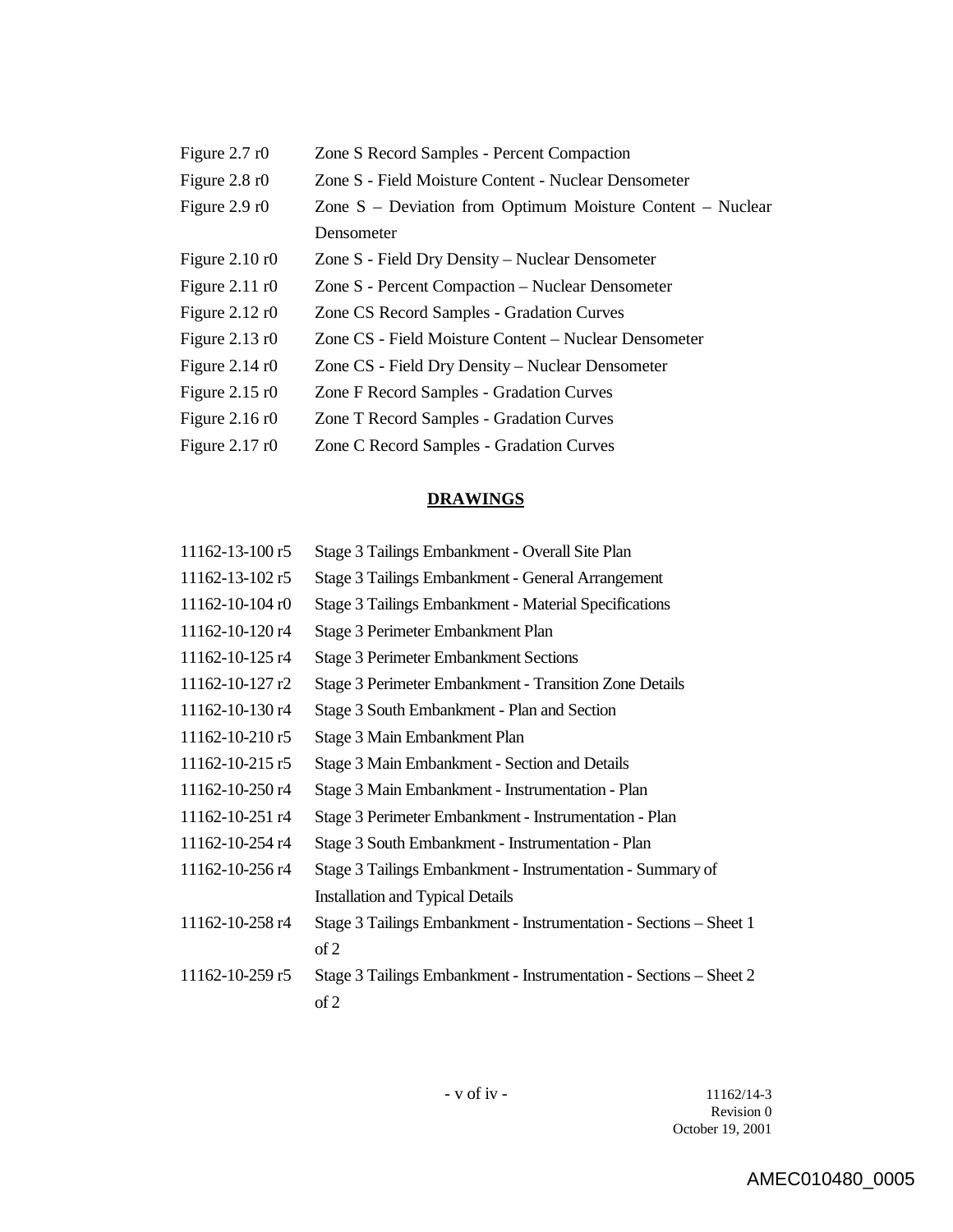## **APPENDICES**

| Appendix A | Investigations                                                   |
|------------|------------------------------------------------------------------|
| Appendix B | Construction Quality Assurance Control Test Summary Sheets       |
|            | and Gradation Plots                                              |
| Appendix C | <b>Construction Quality Assurance Record Test Summary Sheets</b> |
| Appendix D | <b>Stage 3 Construction Photos</b>                               |
| Appendix E | <b>Stage 3 Design Modifications</b>                              |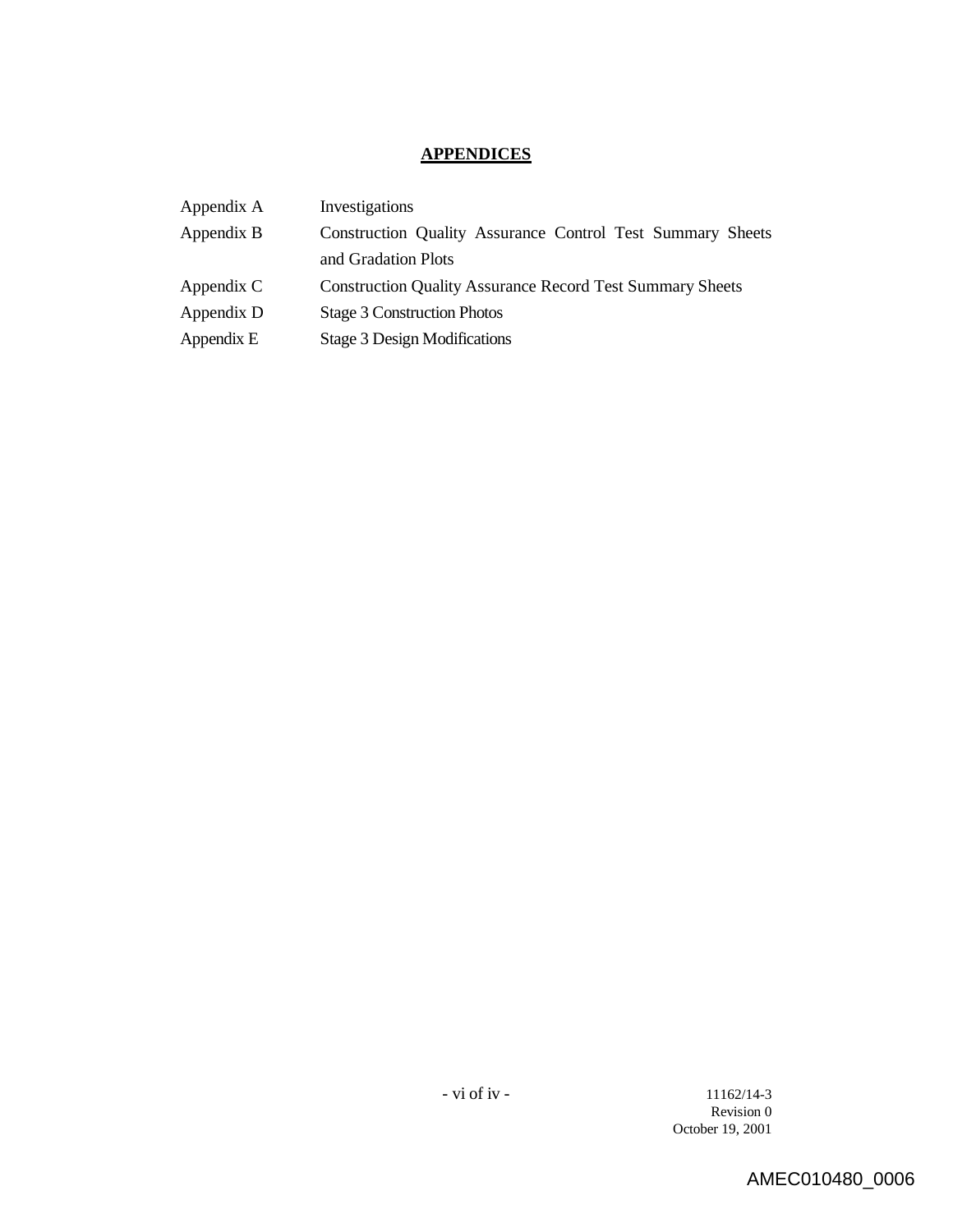## **MOUNT POLLEY MINING CORPORATION MOUNT POLLEY MINE TAILINGS STORAGE FACILITY**

## **REPORT ON STAGE 4 CONSTRUCTION (REF. NO. 101-1/10)**

#### **SECTION 1.0 - INTRODUCTION**

#### 1.1 PROJECT DESCRIPTION

The Mount Polley gold and copper mine is owned and operated by Mount Polley Mining Corporation (MPMC). It is located in central British Columbia, 56 kilometres northeast of Williams Lake, as shown on Figure 1.1. Ore is crushed and processed by selective flotation to produce a copper-gold concentrate. The current mill throughput rate is approximately 20,000 tonnes per day (7.3 million tonnes per year). The mine was in production from June 1997 until September, 2001 In September, 2001 MPMC suspended the operations due to low copper and gold prices. The mine reopened in March, 2005. An overall site plan of the Mount Polley Mine is shown on Drawing 101-1/10-100.

Mill tailings are discharged as a slurry into the Tailings Storage Facility, which has been designed to provide environmentally secure storage of the solid and liquid components. During the Stage 4 construction the tailings were discharged from South Embankment for a several weeks. The majority of the time the tailings were discharged from a single point near the west end of the Perimeter Embankment. This may cause problems at the west end of the Perimeter Embankment if a single discharge point is used on a long term basis. It is important to develop a tailings deposition strategy to ensure that an adequate beach is maintained along all embankments.

Knight Piésold Ltd. was originally engaged by Imperial Metals Corporation to provide engineering services for the design of the Tailings Storage Facility in 1989. Over the period since, Knight Piésold Ltd. has provided the following services:

 $-1$  of 27  $-$  11162/14-3 Revision 0 October 19, 2001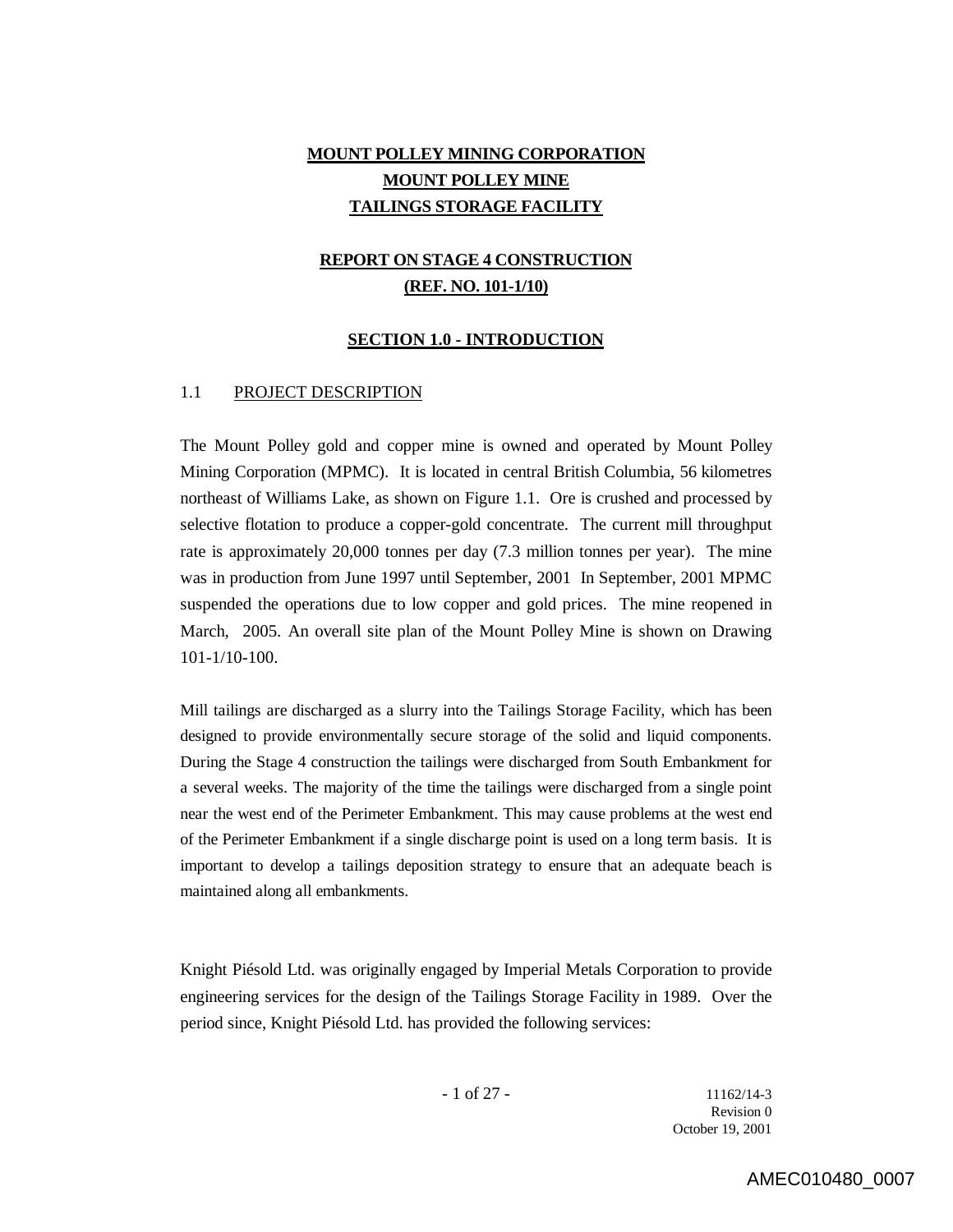- Detailed design of all stages of the Tailings Storage Facility and Ancillary Works completed to date.
- Preparation of contract documents and technical specifications for all stages of the Tailings Storage Facility construction to date.
- Construction supervision and quality assurance/quality control (QA/QC) for all stages of the Tailings Storage Facility completed to date.
- Site investigations and evaluations for engineering design and construction materials suitability.
- Consulting services on all aspects of the operation and monitoring of the Tailings Storage Facility.

The tailings embankments were recently raised under Stage 4 construction to El. 948.0 m **(NOT YET COMPLETED as of JAN 2006).** Work started in May 2005 and finished in **????**. Knight Piésold Ltd. provided design, construction supervision and quality assurance/quality control (QA/QC) services for the embankment raise. Knight Piésold Ltd. also conducted on-going reviews of all instrumentation and monitoring records during construction and completed an annual inspection of the facility. The annual inspection is documented in a separate report. This report gives the details of Stage 4 construction.

## 1.2 TAILINGS STORAGE FACILITY

The Tailings Storage Facility is comprised of the following:

- A pipeline system conveys the tailings slurry via gravity from the Millsite to the Tailings Storage Facility. This system includes movable discharge sections with one end dump discharge to distribute the tailings along the embankment crest.
- A Millsite Sump and Southeast Sediment Pond provide additional make-up water to the system by collecting drainage from the millsite and Southeast Waste Dump. Millsite runoff is directed from the Millsite Sump into the tailings line near the mill. Flows from the Southeast Sediment Pond enter the system at the reclaim booster pump station or at the T2 Tailings Drop Box.

- 2 of 27 - 11162/14-3 Revision 0 October 19, 2001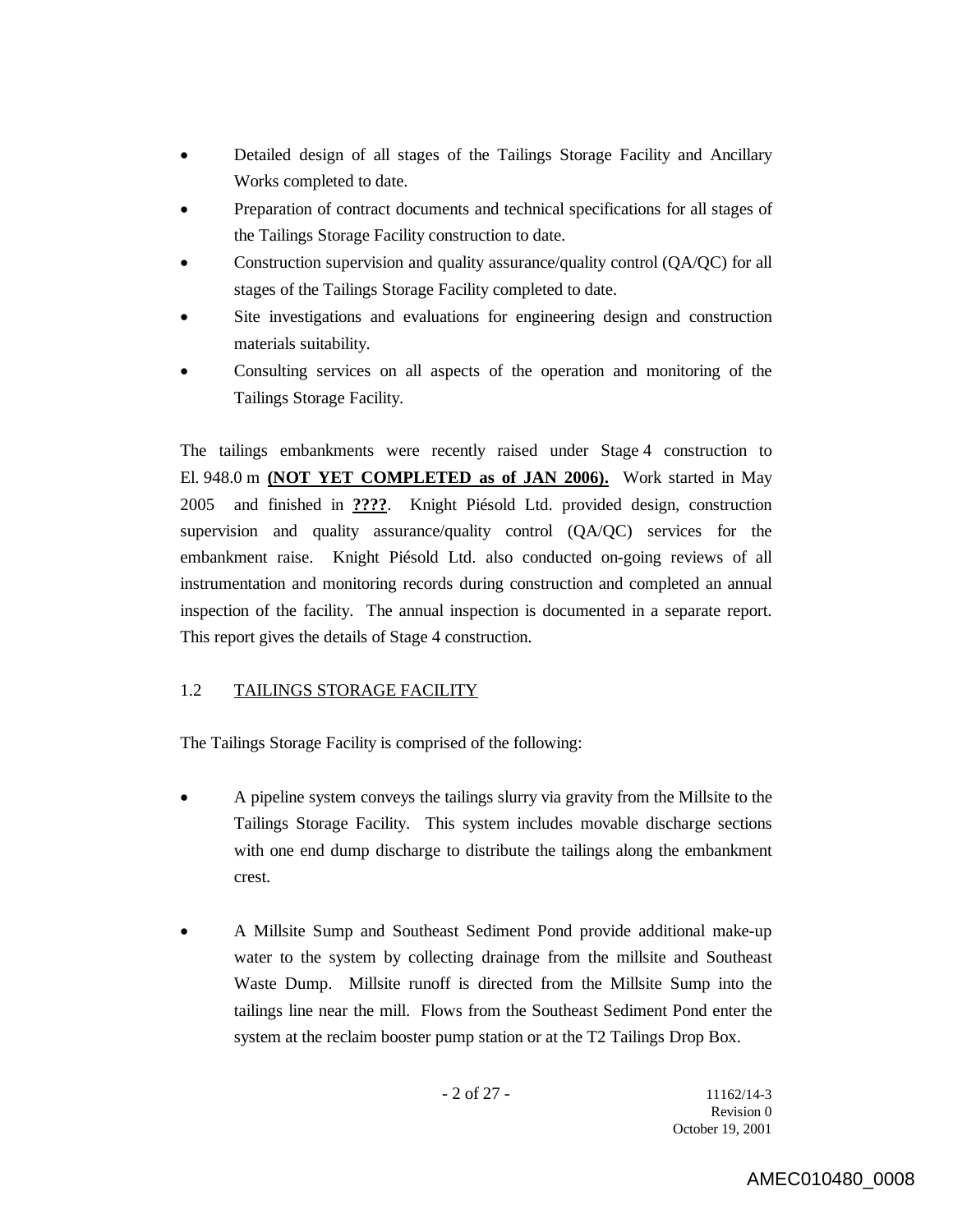- Graded earthfill and rockfill embankments with internal filters and drains retain the tailings solids in the Tailings Storage Facility. The embankments have been raised in stages by a combination of centreline and modified centreline approaches. A 5 metre high downstream rockfill buttress has been constructed at the Main Embankment to enhance embankment stability. This buttress is located from the valley bottom to El. 920 m.
- A low permeability basin liner (natural and constructed) covers the base of the entire facility to provide containment of process fluids and to minimize the potential for seepage through the underlying soils.
	- A foundation drain and pressure relief well system located downstream of the Stage 1B Main Embankment prevent the build-up of pore pressure in foundation and collect seepage from the base of the Tailings Storage Facility. Upstream toe drains were installed during Stage 3 construction on the Main and Perimeter embankments. These upstream toe drains also prevent the build-up of pore water pressure. Additional upstream toe drains will be installed during the Stage 5 construction program.
- Seepage collection ponds located downstream of the Main and Perimeter Embankments were excavated in low permeability soils to store water collected from the embankment drains and from local runoff. Water from these ponds is pumped back into the Tailings Storage Facility and ultimately to the mill for use in the milling process.
- Instrumentation in the tailings, embankments and foundations, including vibrating wire piezometers, survey monuments, slope inclinometers and the measurement of drain flows, is used to monitor the performance of the Tailings Storage Facility.
- A reclaim water system, comprised of a barge mounted pump station in an excavated channel, an in-line booster pump station and a pipeline for recycling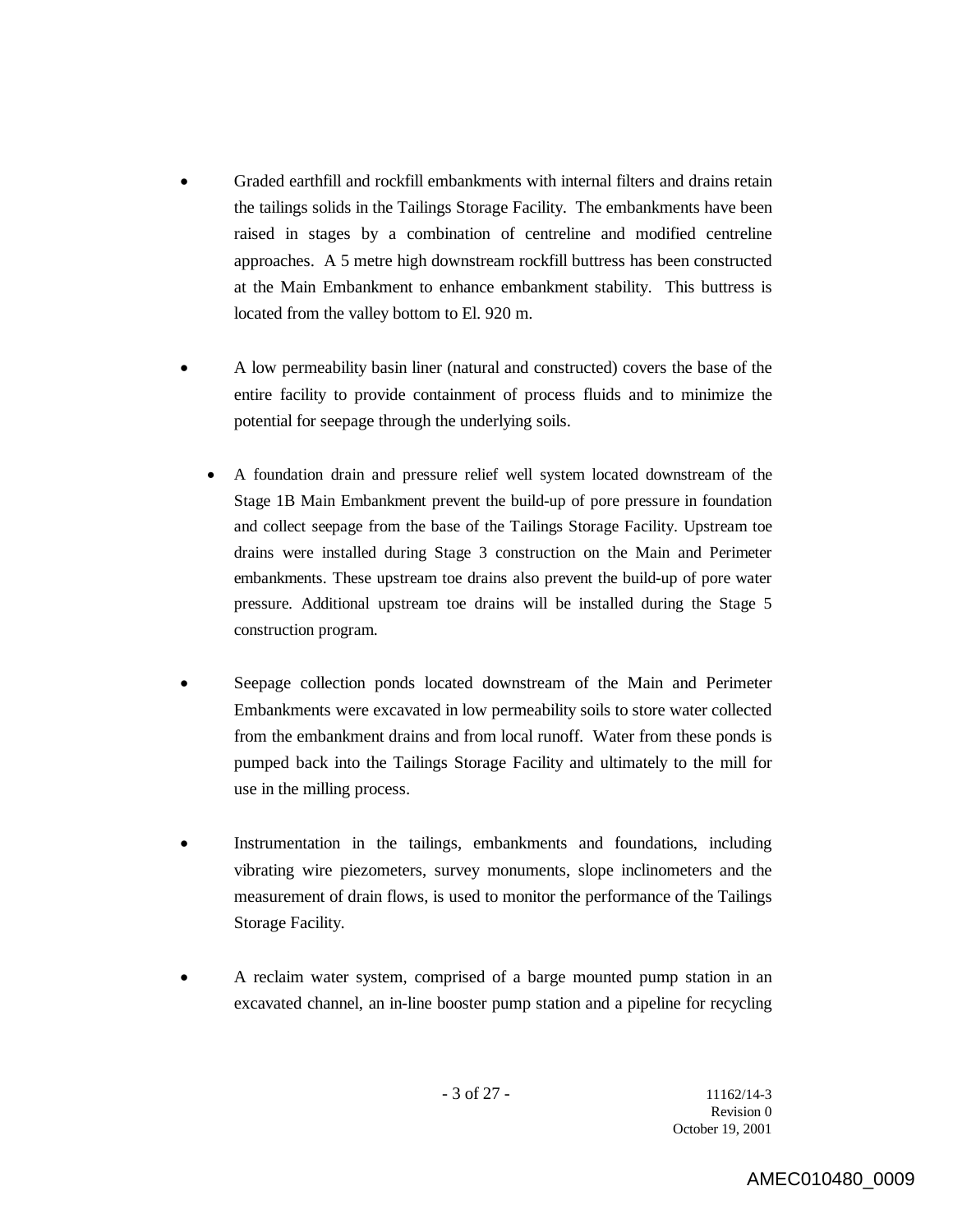process water to the mill, is used to remove water from the Tailings Storage Facility for use in the mill process.

 A system of monitoring wells installed around the Tailings Storage Facility is used for groundwater quality monitoring.

This description of the Tailings Storage Facility components has been included for information purposes. Work was not undertaken on all of the components during the Stage 4 construction program.

## 1.3 SCOPE OF REPORT

This report documents the Stage 4 construction. It includes a discussion of the construction methods used to complete the work, the results of quality assurance tests carried out during construction and a review of the new instrumentation and monitoring results from the construction program. Summaries and recommendations from the instrumentation reviews are included. The report also includes a complete and updated set of drawings issued as "As Constructed" for Stage 4.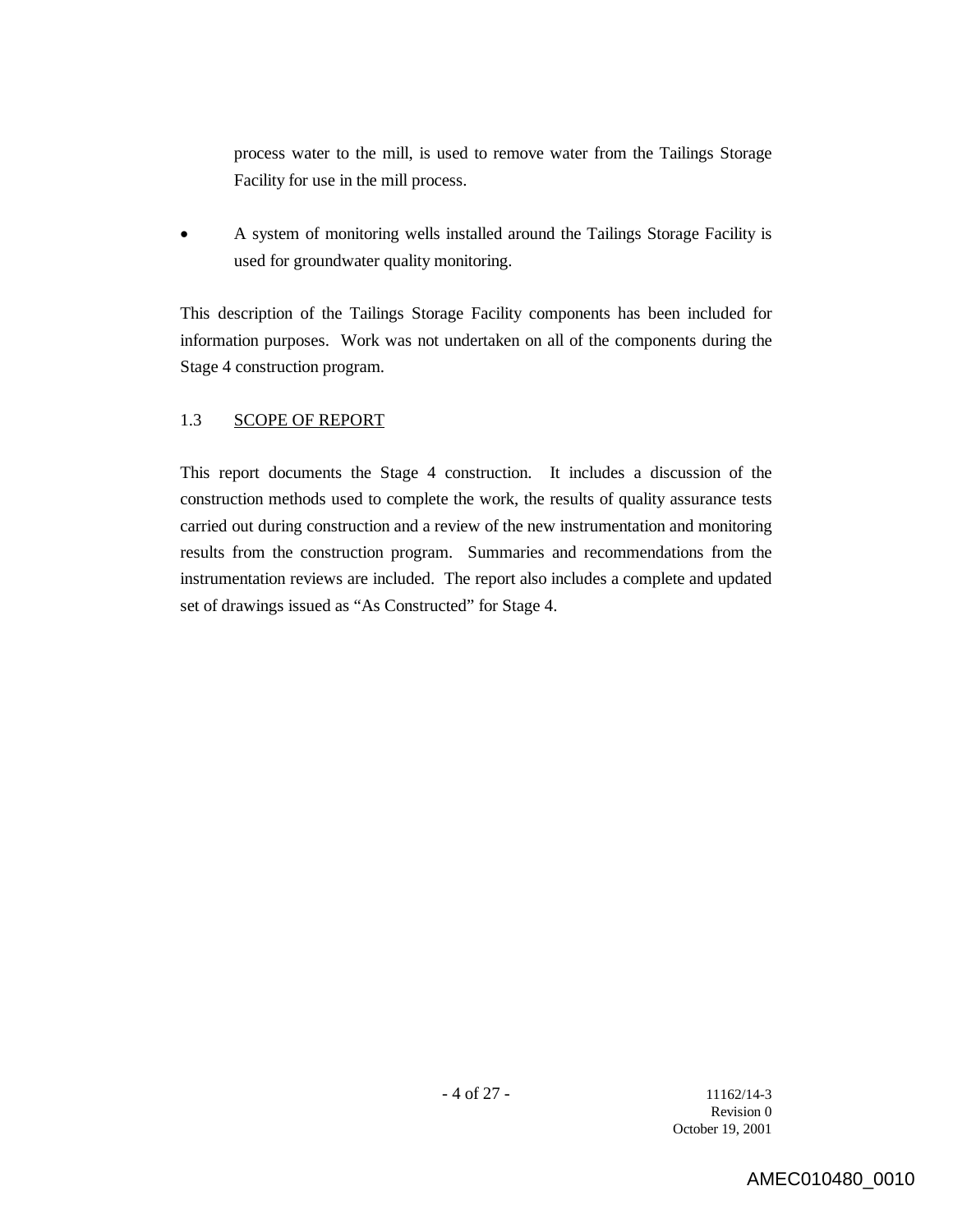#### **SECTION 2.0 - STAGE 4 CONSTRUCTION**

### 2.1 GENERAL

The Stage 4 raise of the Mount Polley Mine Tailings Storage Facility was constructed in 2005 and 2006. The work consisted mostly of raising the embankments but also included a small amount of work on the tailings basin and the installation of an upstream toedrain along the South Embankment **(Not yet completed as of Jan 2006).** Drawing 101-1/10 - 100 provides an overall plan view of the embankments and the facility. The Stage 4 Perimeter Embankment Plan is presented on Drawing 101-1/10-220 while the Perimeter Embankment sections and transition zones details are shown on Drawing 101-1/10-225. The Stage 4 South Embankment plan and section are shown on Drawings 101-1/10-230 and 101-1/10-235.The Stage 4 Main Embankment Plan is shown on Drawing 101-1/10- 210. Main Embankment sections are shown on Drawing 101-1/19-215.

Stage 4 construction consisted of the following:

- **Completion Zone S placement on the South, Perimeter and Main Embankments from El. 944.0 m to El. 948.0 m.**
- **Completion of the upstream placement of CBL and Zone U to from El. 944.0 m to El. 948.0 m .**
- **Installation of three new inclinometers at ultimate toe of the Main Embankment.**
- **Installation of two new piezometers on the Main and Perimeter Embankments**
- **Installation of a downstream toe drain along the South Embankment.**

**\*\*\*\*\*BOLD ITEMS HAVE NOT YET BEEN COMPLETED AS OF JAN 2006\*\*\*\***

Knight Piésold Ltd. provided construction supervision and technical direction of the work under the management and administration of MPMC. The earthworks were completed by MPMC.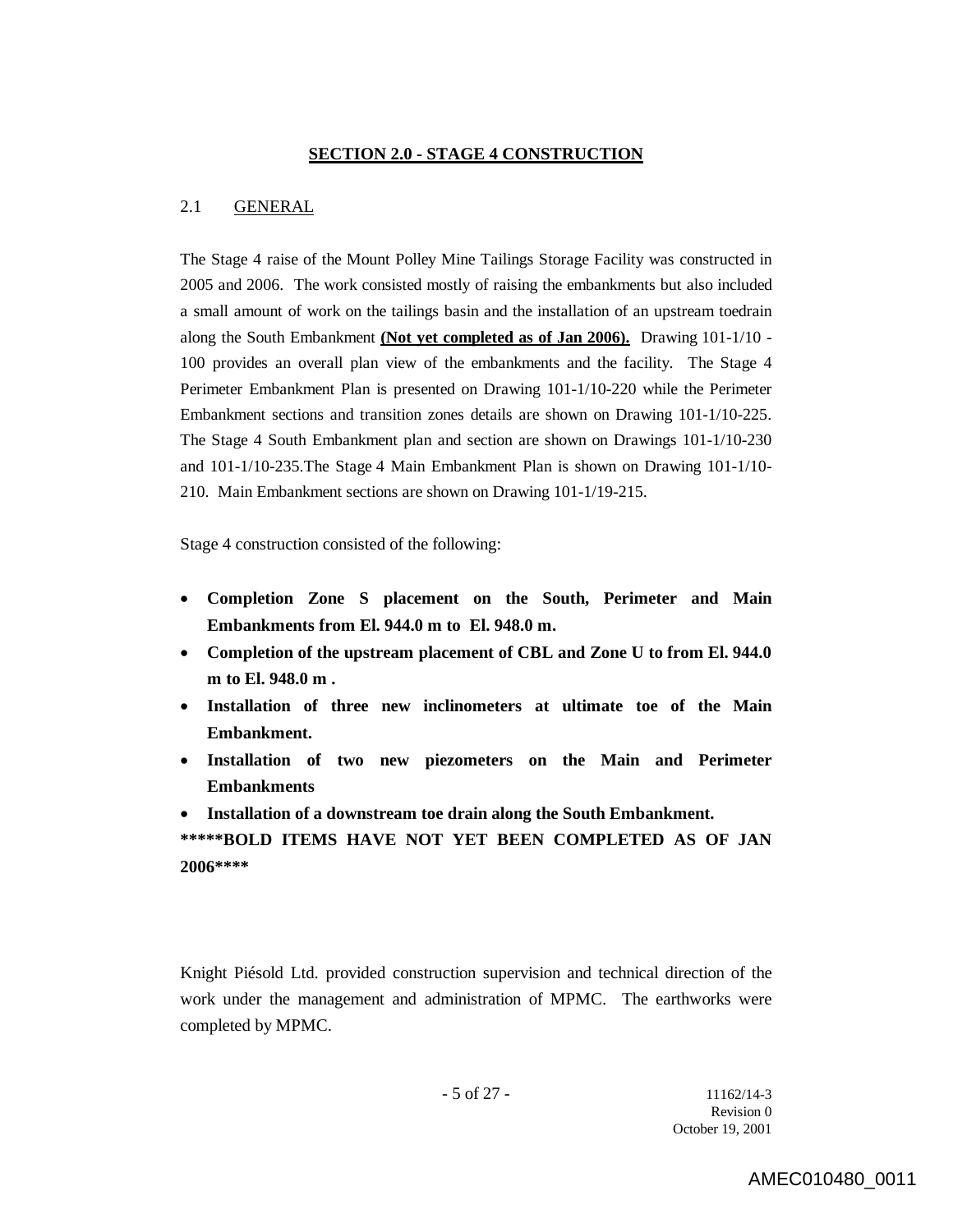## 2.2 SCOPE OF WORK

### 2.2.1 General

The Stage 4 construction program comprised work on the following main areas:

- Investigations
- Tailings Embankments
- Basin Liner
- Tailings Discharge System
- Instrumentation

A description of each of the main components of the Stage 4 construction program is presented in the following sub-sections.

#### 2.2.2 Investigations

Materials investigations were completed in 2000 and 2001 to support construction and design of the Tailings Storage Facility. Borrow Areas 2 and 3, located downstream of the Main Embankment left (east) abutment and Borrow Area 5, upstream of the South Embankment, were investigated to determine the availability and suitability of Zone S material. A total of 80 boreholes (DH01-01 to 80) were drilled in April, 2001. The results of the borrow area investigations are presented in Appendix A.

### 2.2.3 Tailings Embankments

The Stage 4 construction program included raising the Main, Perimeter and South Embankments to from El. 944.0 m to El. 948.0 m. The Stage 4Main Embankment is approximately 1,220 metres long, with a maximum height of about 39 metres. The Stage 4 Perimeter Embankment is approximately 1,750 metres long, with a maximum height of about 19 metres. The South

- 6 of 27 - 11162/14-3 Revision 0 October 19, 2001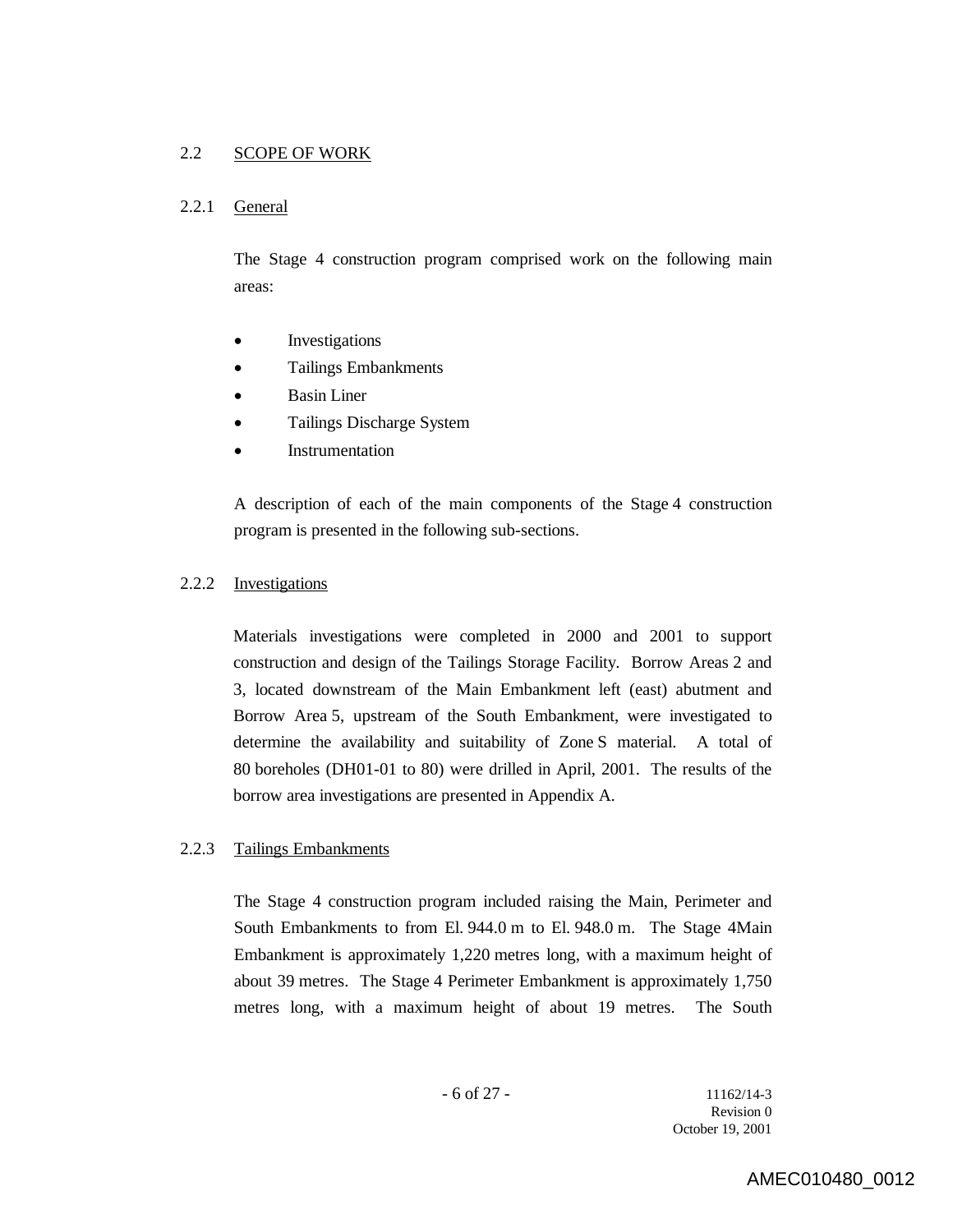Embankment is currently approximately 500 metres long, with a maximum height of about 8 metres.

The scope of work for construction of the embankments included the following:

- Survey control of embankment construction.
- Foundation preparation to ensure a tie-in with competent natural ground.
- Placement and compaction of the fill materials in their respective zones in accordance with the Technical Specifications.
- Evaluation of embankment materials through detailed lab testing. The material testing was completed in the site soils laboratory and at an independent laboratory.

As-built construction details for the embankments are shown on the drawings included with this report.

## 2.2.4 Basin Liner

## **\*\*\*\*\*Test pits are required on all exposed areas upstream of the South Embankment the ensure that there is a minimum of 2 meters of till.**

## 2.2.5 Tailings Discharge System

The scope of work for the tailings discharge system during Stage 4 construction included producing "sand cells" along the South and Perimeter Embankments. The "sand cell" method of placing the upstream running surface for the trucks was done between chainages 6+50 to 9+75 on the South Embankment and along the entire Perimeter Embankment. Photos 8 through 20 in Appendix D show the South Embankment "sand cell" test section. Photos 21 through 27 in Appendix D show the Perimeter Embankment "sand cells".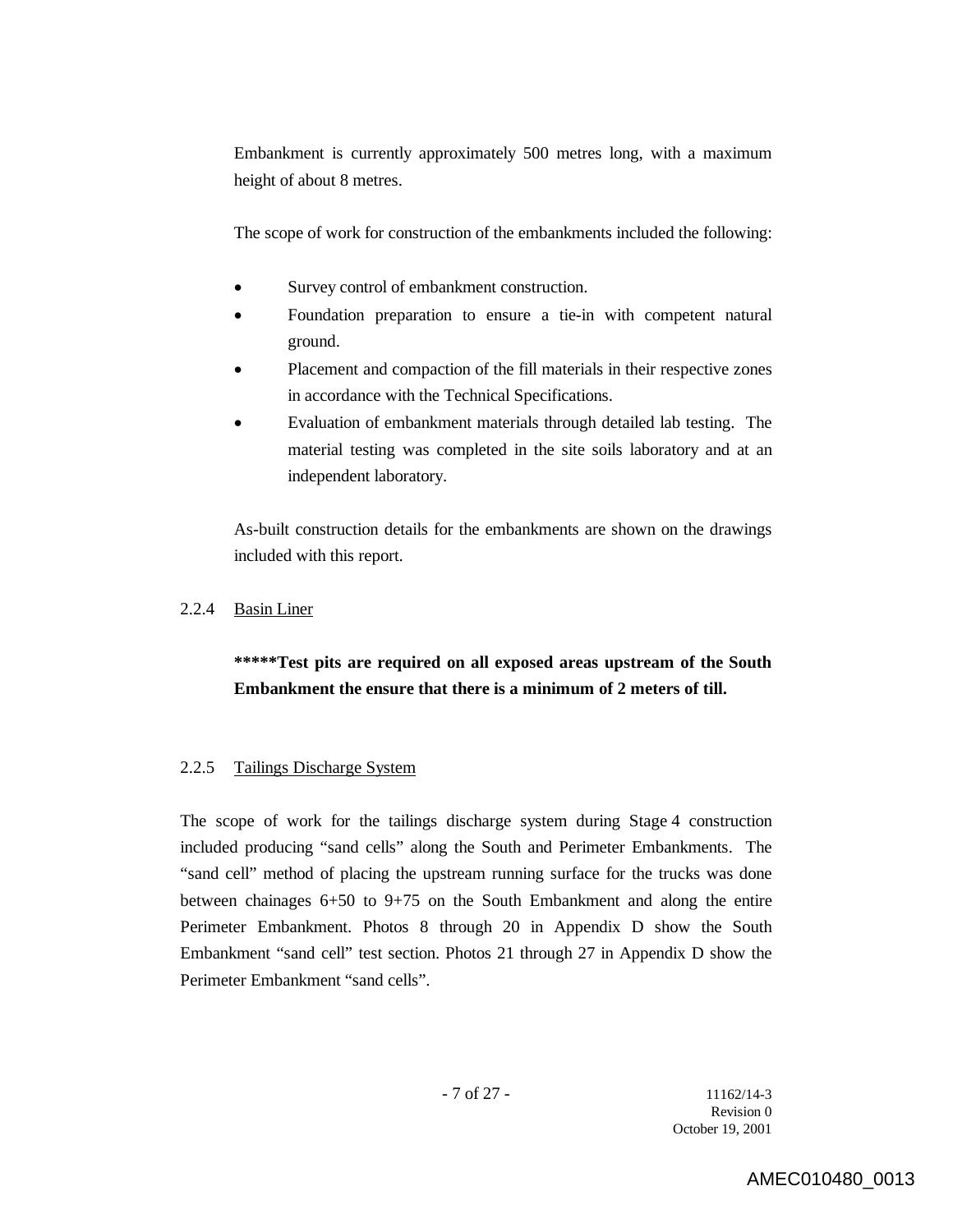Sand Cell S1 was the first "sand cell" trial completed at the Mount Polley tailings storage facility. The trial was located on the South Embankment between chainages 6+50 to 8+25. The S1 cell used of 3 sets of 3 spigots to discharge tailings into a cell 175m long by 18m wide (Photo 10 Appendix D). A layer of CBL was placed so that the tailings could flow through the cell (See photo 8, 9, 10 and 11 in Appendix D). A D7 cat was used in the slurry in order to help squeeze out the fines, and compact the coarse sand (See photo 12 and 13 in Appendix D). The drain was made with 2 24 inch culverts. As the elevation of the sand in the cell increased the drains were raised (See photo 15 in Appendix D). As you can see the drains are completely submerged in photo 15. 2 24 inch culverts were used initially and proed to be too small to handle the flow.

It took 7.5 hours to get the first foot of sand to be placed (see photo 14 in Appendix D). The rate of deposition increased after the CBL was covered in sand. The productivity of this type of cell is dependent on the gradation of the tailings, and amount of water in the slurry. Ore from the Wight pit produced tailings containing approximately 64% passing the 200 mesh. After the tailings were hydraulically placed in the cell, less than 20% passed the 200 mesh in cell S1. This "sand cell" method produced a very compact running surface for the 777 haultrucks upstream of the core.

Sand Cells S2 and S3 were the second part of the South Embankment "sand cell" trial. This trial consisted of 2 panels side by side. The tailings were open ended in to each panel (1 discharge point rather than 9). S2 would run for 4 to 5 hours then left to dry while S3 ran for 4 to 5 hours. These panels were only run during the day shift. The panels were prepped and the drains were set in the morning before the valves were opened. S2 is located between chainages 8+25 and 9+00. S3 is located between chainages 9+00 and  $9+75.$ 

This has proved to be a good size panel using the D7G cat. After these trials it was determines that the ideal "sand Cell dimensions at this facility are to 100 m to 150 m long and 20 m wide. The productivity could be increased if the cat was fitted a U blade rather than a straight blade. The Hitachi 270 hoe was used to set the drains. One drain was shared for two panels for cells S2 and S3. A sand berm was moved so that each panel could use the drain exclusively. This would be acceptable if the valves did not leak. Since the valves do leak each panel needs its own drain. The leaky valves fill the panel when it is

 $- 8$  of 27 - 11162/14-3 Revision 0 October 19, 2001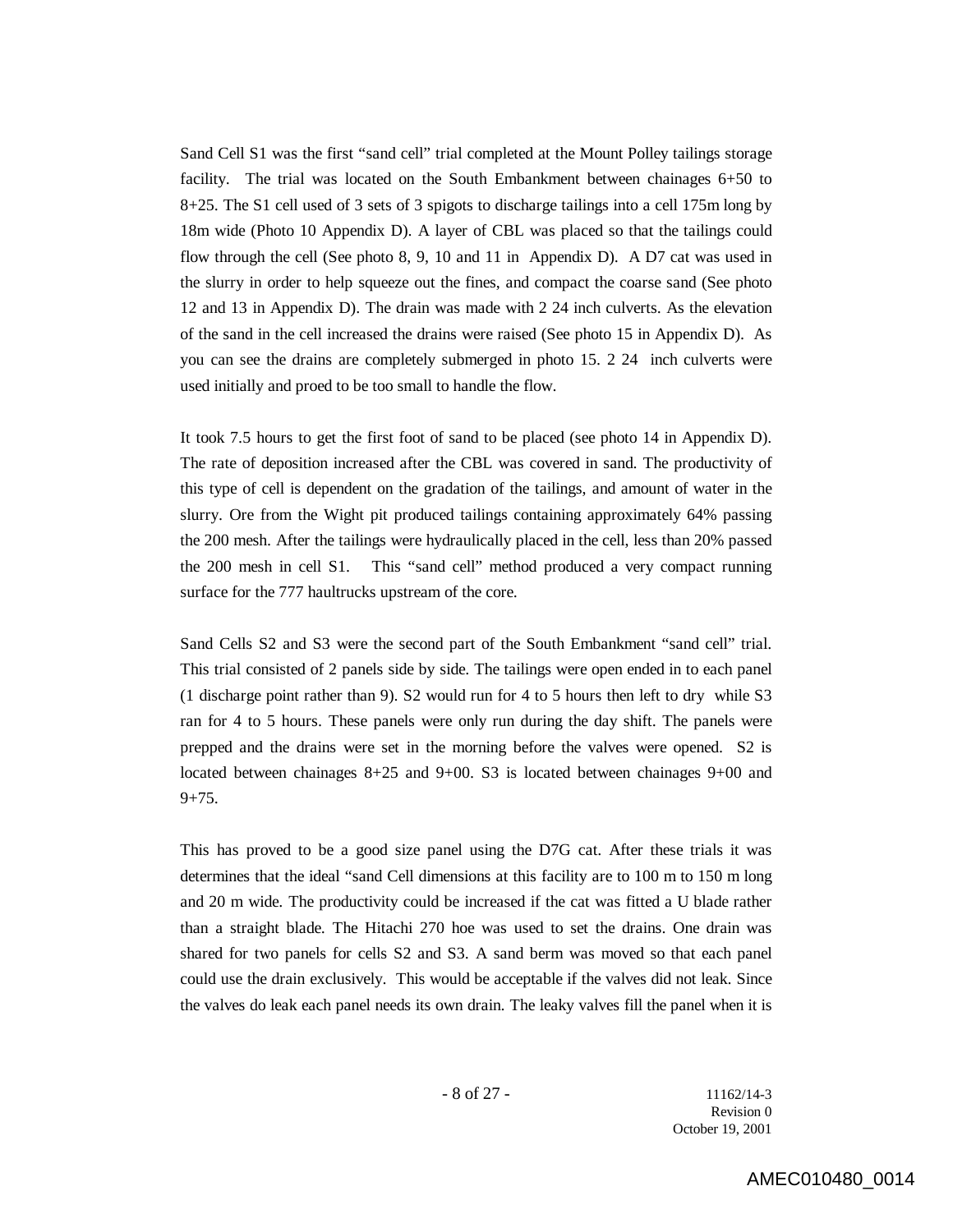not drained and cause a layer of fines to build (See photo 16, 17, 18 and 19 in Appendix D).

Fines collect in any area where the water is moving slowly. If the cat stops working the sand for more than a few minutes, the fines will collec tin the panel. It is important to make sure that the drains are at the endpoint of the cell. 2 24 inch pipes were used as the drain, these were running at full capacity. This proved to be difficult to install and lift even for an experienced operator. A wash out occurred for this reason as seen in photo 19 in Appendix D. Using a single pipe as a drain will reduce the risk of the drains washing out.

The "sand cells" had the following problems:

The ore from the Bell pit was produced tailings which contained too much water in the slurry, the gradation was too fine (70%+ passing the 200 mesh), and there was lime in the slurry. The lime caused the fines to settle

Project management and equipment availability was a problem. The sand cells were slowing the productivity of the till placement because the pipes were in the way. Due to the inconsistency of the tailings slurry the productivity of the cell is variable. For these reasons, the ideal time of year to place sand with this method is during the winter.

#### 2.2.6 Instrumentation

**Slope Inclinometers SI01-01 and 02 were installed at the downstream toe of the Main Embankment in July of 2001 to monitor any movements in the foundation below the embankment. Locations of the slope** 

- 9 of 27 - 11162/14-3 Revision 0 October 19, 2001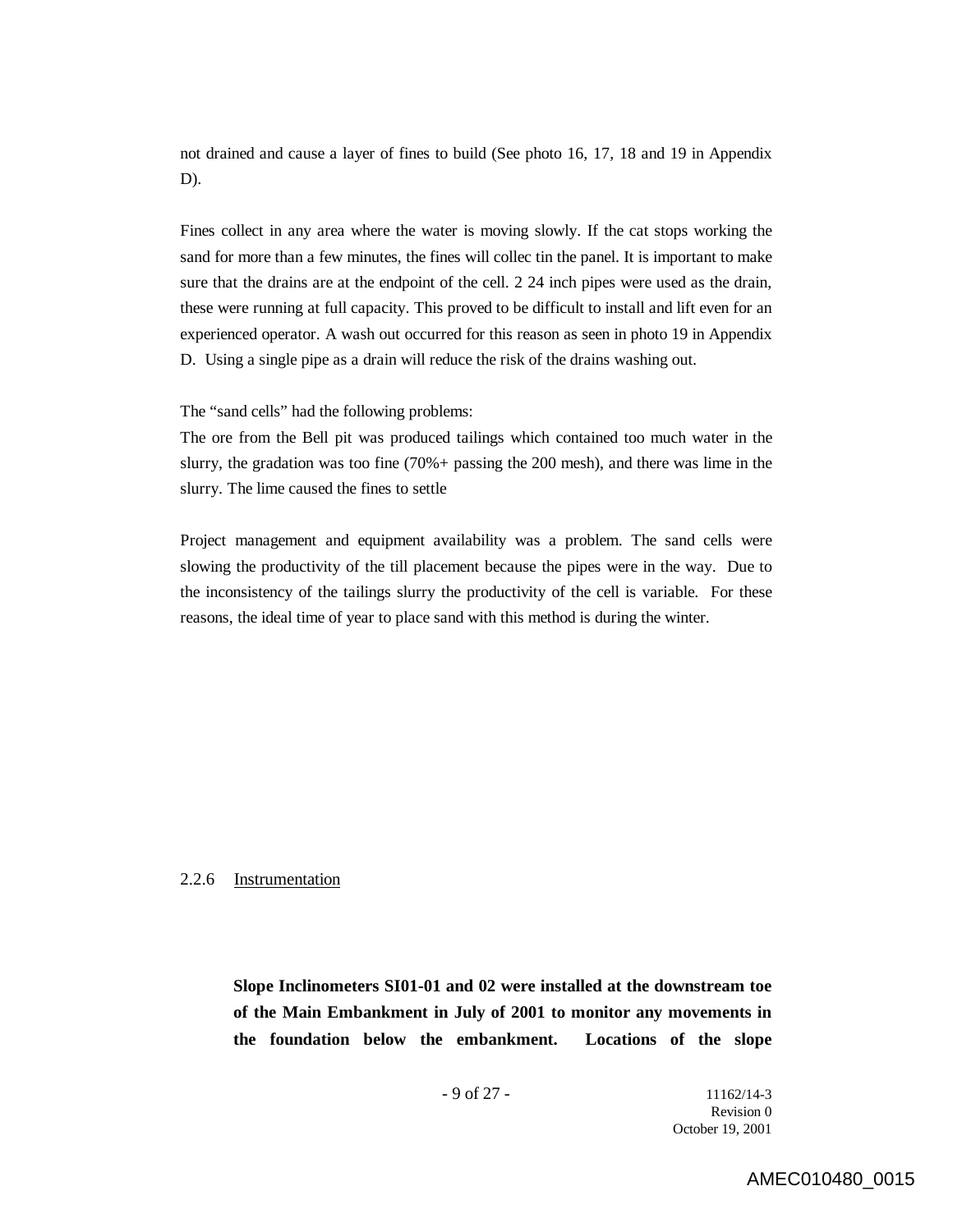## **inclinometers are shown on Drawing 11162-13-250 and drill hole logs are presented in Appendix A.**

A total of two (2) vibrating wire piezometers were installed during Stage 4 construction to monitor pore pressures under the CBl layer on the Main and Perimeter Embankments. **The locations of the installed piezometers are shown on Drawings ???.**

## 2.3 CONSTRUCTION SEQUENCE AND RESPONSIBILITIES

Construction of the Stage 4 embankment raise commenced in May 2005 and was completed in **????**. MPMC was responsible for:

- sand cell placement.
- Relocation of tailings pipelines and appurtenances.
- Fill placement of Zones F, C and T from Chainage on all embankments.

 The work began with the placement of Geotextile at the west end of the Perimeter Embankment (see photo 3 and 4 in Appendix D). The CBL layer was then placed upstream of the core on all embankments (see photo 5, 6 and 7). The CBL layer provides a running surface for the trucks and will increase the stability of the embankments. Photo 6 in Appendix D shows that the void space in the tailings is filled with tailings. A layer of Zone T placed on top of the CBL before the Zone U was placed. This was done in order to ensure that a good filter relationship is present. The Zone S was placed during the day shift and the Zone U was placed at night.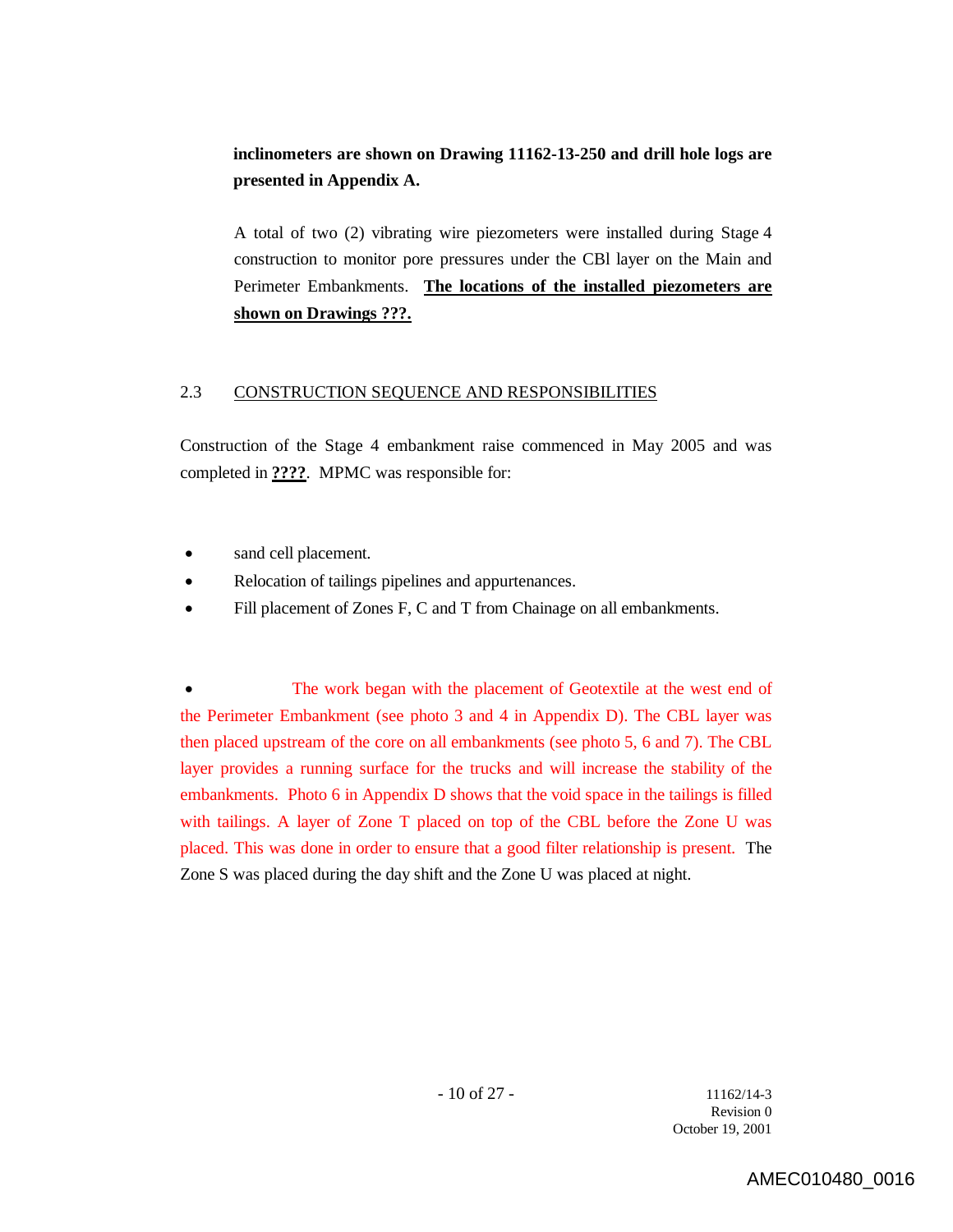### 2.4 CONSTRUCTION SUPERVISION AND QUALITY ASSURANCE

Knight Piésold Ltd. provided construction quality assurance and control (QA/QC) services and QC lab testing for Stage 4 construction of the Tailings Storage Facility. The MPMC Material Testing Laboratory located at the site and Geo North Engineering Services Ltd., of Prince George, British Columbia provided laboratory services during the Stage 4(IP) construction program. Key items addressed by Knight Piésold Ltd. included:

- Foundation inspection and approval prior to fill placement.
- Assessment of borrow material suitability.
- Inspection of fill placement procedures.
- In-situ testing of the placed and compacted fill for moisture content and density.
- Collection and testing of control and record samples at the required frequencies.
- Installation and monitoring of instrumentation.

The QA/QC procedures were similar to previous construction programs. During placement of fill materials, Control (prior to placement) and Record (after compaction) samples of the materials were collected for laboratory testing. Control testing was typically carried out on materials in borrow pits or from source locations to determine their suitability for use in the work. Record testing was typically performed on materials after placement and compaction to document the level of workmanship achieved and to ensure that the design objectives were met.

Both Control and Record testing were used as a basis for modifying the construction procedures as and when necessary. Estimated quantities are also summarized on **?????** with the Control and Record testing requirements and frequencies. Control test results are summarized in Appendix B. Record test results are discussed throughout this report and are summarized in **???Figures 2.1 to 2.14 and tabulated in Appendix C.???**A minor portion of the work was completed in winter and required intensive monitoring. However, the work was carried out at all times in accordance with the Technical Specifications, as described in the "Tender Documents for Stage 3

- 11 of 27 - 11162/14-3 Revision 0 October 19, 2001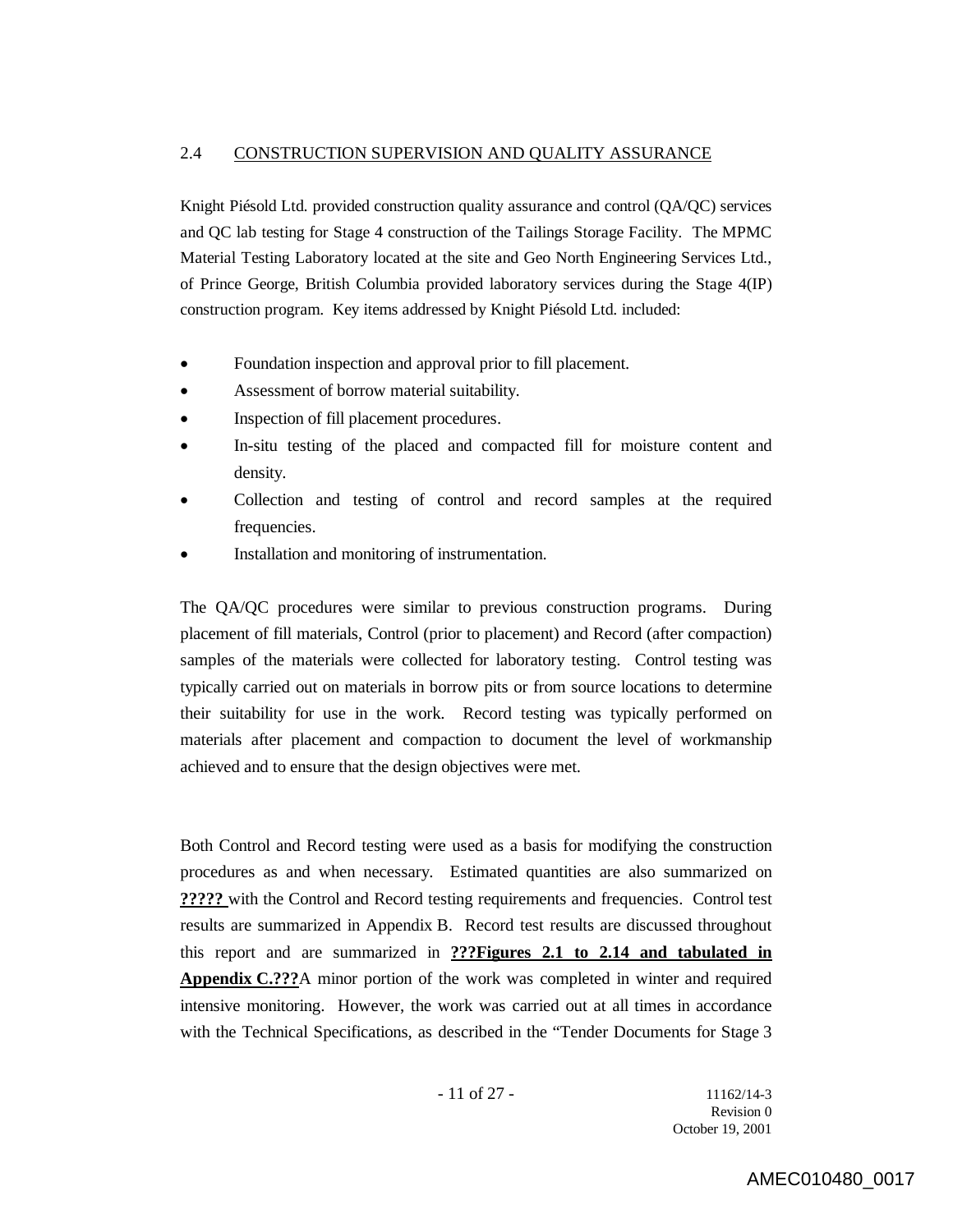Tailings Facility Construction, Ref. No. 11162/13-2", April 14, 2000. The QA/QC program confirmed this compliance with the Technical Specifications and the field and laboratory test results indicate that the design objectives were achieved, as discussed in Section 2.5.

## 2.5 EARTHWORKS

#### 2.5.1 General

Stripping and preparatory work was completed on all foundation and abutment areas to ensure that a good tie-in was achieved with the natural ground and with the Stage 3 embankment. Organic debris and topsoil were removed according to the Technical Specifications. Foundation approval was required by the Engineer prior to the placement of any fill material.

Earthworks for the Stage 3 Tailings Storage Facility construction comprised the following zones and materials:

- Zone S fine grained glacial till.
- Zone U- Silty sand and gravel .
- Zone F processed gravel and sand filter.
- Zone T select rockfill transition zone.
- CBL rockfill zone.
- Basin Liner fine grained glacial till.

The gradation requirements for the fill materials are shown on Drawing 101- 1/10 -104. Results of these, together with density, moisture content and other tests, are discussed in the following sections.

#### 2.5.2 Zone S

Zone S forms the low permeability core and seal zones for the Main, Perimeter and South Embankments. The material used in Zone S was fine grained glacial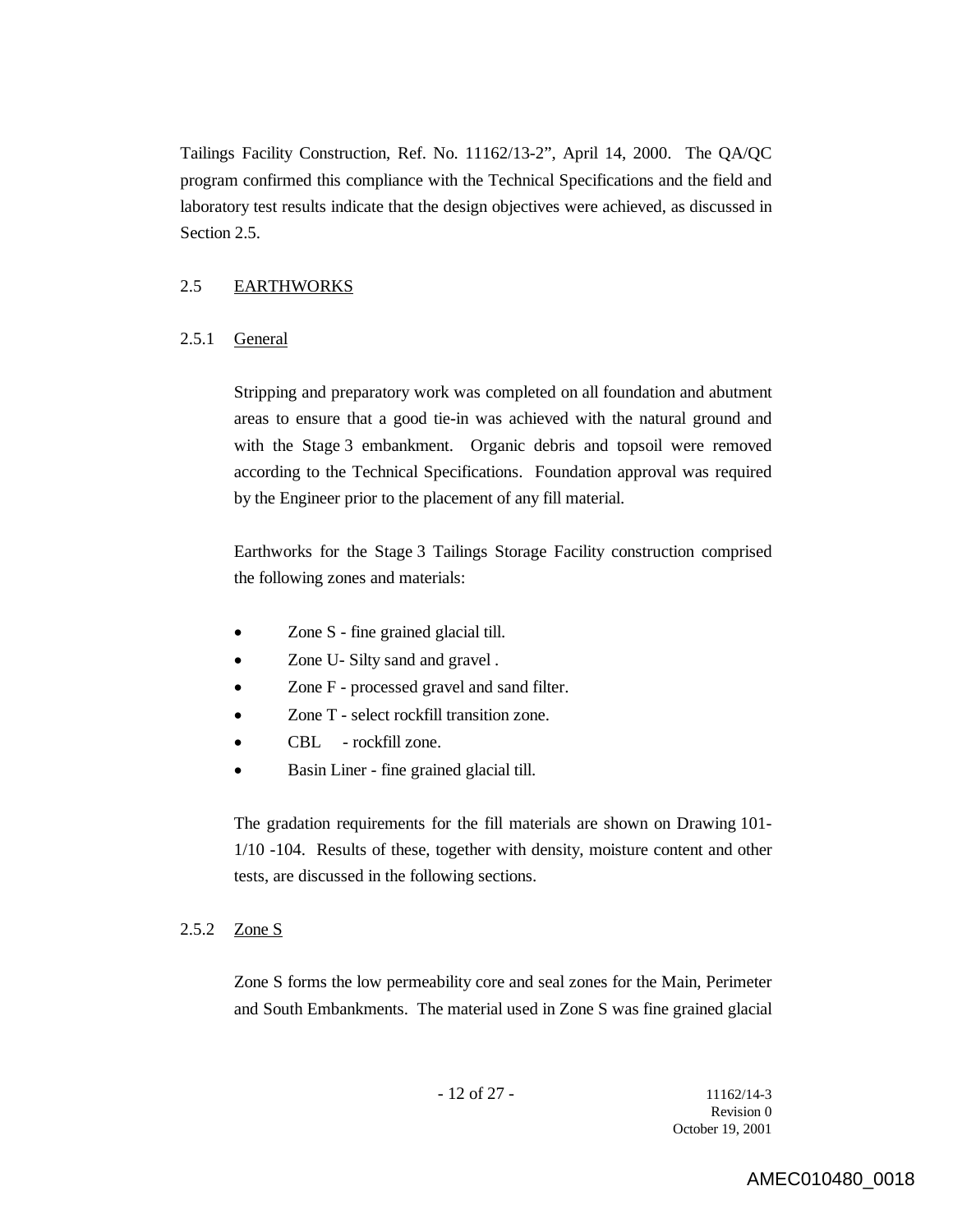till from Borrow Area No. 3, which is located downstream of the left (East) abutment of the Main Embankment.

The Specification for Zone S material required placement and compaction in maximum 300 mm thick horizontal lifts. The compaction specification was 95 percent of the Standard Proctor maximum dry density.

Record tests on the compacted Zone S fill included the following:

- Moisture Content (ASTM D2216)
- Particle Size Distribution (ASTM D422)
- Laboratory Compaction (ASTM D698)
- Specific Gravity (ASTM D854)
- Atterberg Limits (ASTM D4318)
- Field Density by Nuclear Methods (ASTM D2922)
- Field Moisture Content by Nuclear Methods (ASTM D3017)

A total of **\*\*\*\*\*** complete Record Tests of Zone S material were made. An additional **\*\*\*\*** field density and moisture content tests were made by the nuclear densometer.

The particle size analyses showed that the Zone S glacial till is a well-graded sandy silt with some clay and gravel. All of the test results were within the specified limits for the material. The gradation curves of the Zone S Record Tests are shown on **Figure 2.1.**

Atterberg limits testing was carried out on five samples. The plastic limits of these samples ranged from **13.4 to 14**, with a median of 13.7. The liquid limits ranged from 22.5 to 24.5, with a median of 24.4. The plasticity index ranged from 8.8 to 10.8, with a median of 10.0. The material is classified as CL in the Unified Soil Classification System (inorganic clay of low to medium plasticity).

The median field moisture content as measured with the nuclear densometer was 10.2 percent, while the median optimum moisture content was 8.8 percent.

- 13 of 27 - 11162/14-3 Revision 0 October 19, 2001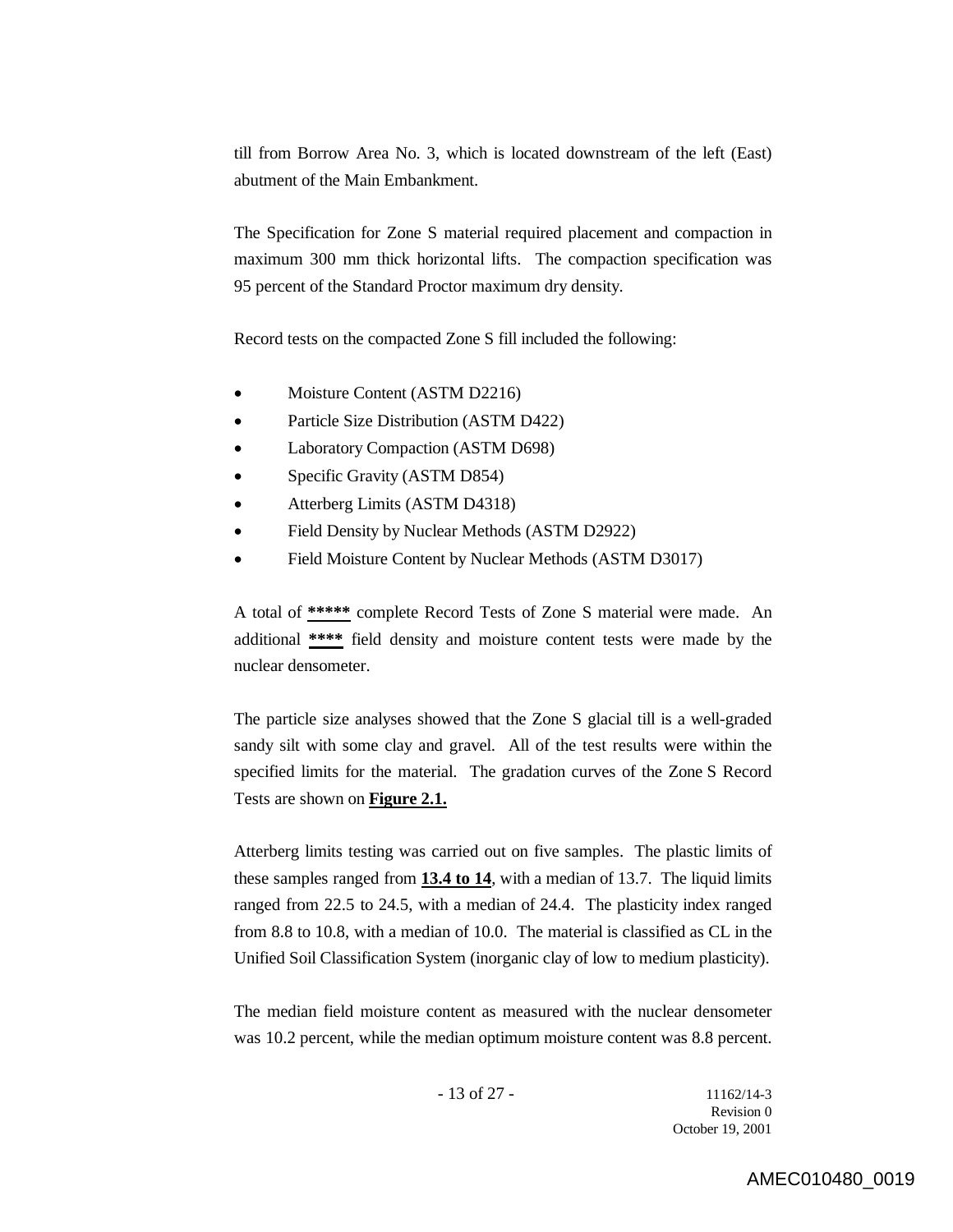The median deviation from the optimum moisture content was 1.7 percent wet of optimum. Material too wet for direct placement in the Zone S fill was avoided in the borrow areas.

The median field dry density, as measured with the nuclear densometer, was  $2109 \text{ kg/m}^3$ , while the median Standard Proctor maximum dry density was 2115 kg/m<sup>3</sup>. Percent compaction values for all nine Record Tests ranged from 98 percent to 105 percent. The median percent compaction from the nuclear densometer tests was 99.1 percent. These results indicate that the compaction specification of 95 percent was achieved. Each lift of Zone S was tested prior to the placement of the next lift. If any test failed to meet the compaction requirements, the area in question was re-compacted until the minimum compaction requirements were met. Of the 379 nuclear densometer tests, only one failed the compaction requirement. The material in this area was allowed to remain in place based on visual inspections carried out by the Engineer.

Histograms were generated to illustrate the results of the field density and moisture content testing. The histograms in Figures 2.2 to 2.4 present the field moisture content, Standard Proctor optimum moisture content and deviation from optimum for the Zone S Record samples, while Figures 2.5 to 2.7 show the measured field dry density, the Standard Proctor maximum dry density and the corresponding percent compaction. Figures 2.8 to 2.11 display the results of 379 field density and moisture content tests conducted in Zone S with the nuclear densometer during Stage 3 construction.

Specific gravity was determined for five samples. The median result was 2.62, which is consistent with values measured on similar materials during previous construction programs.

#### 2.5.3 Zone F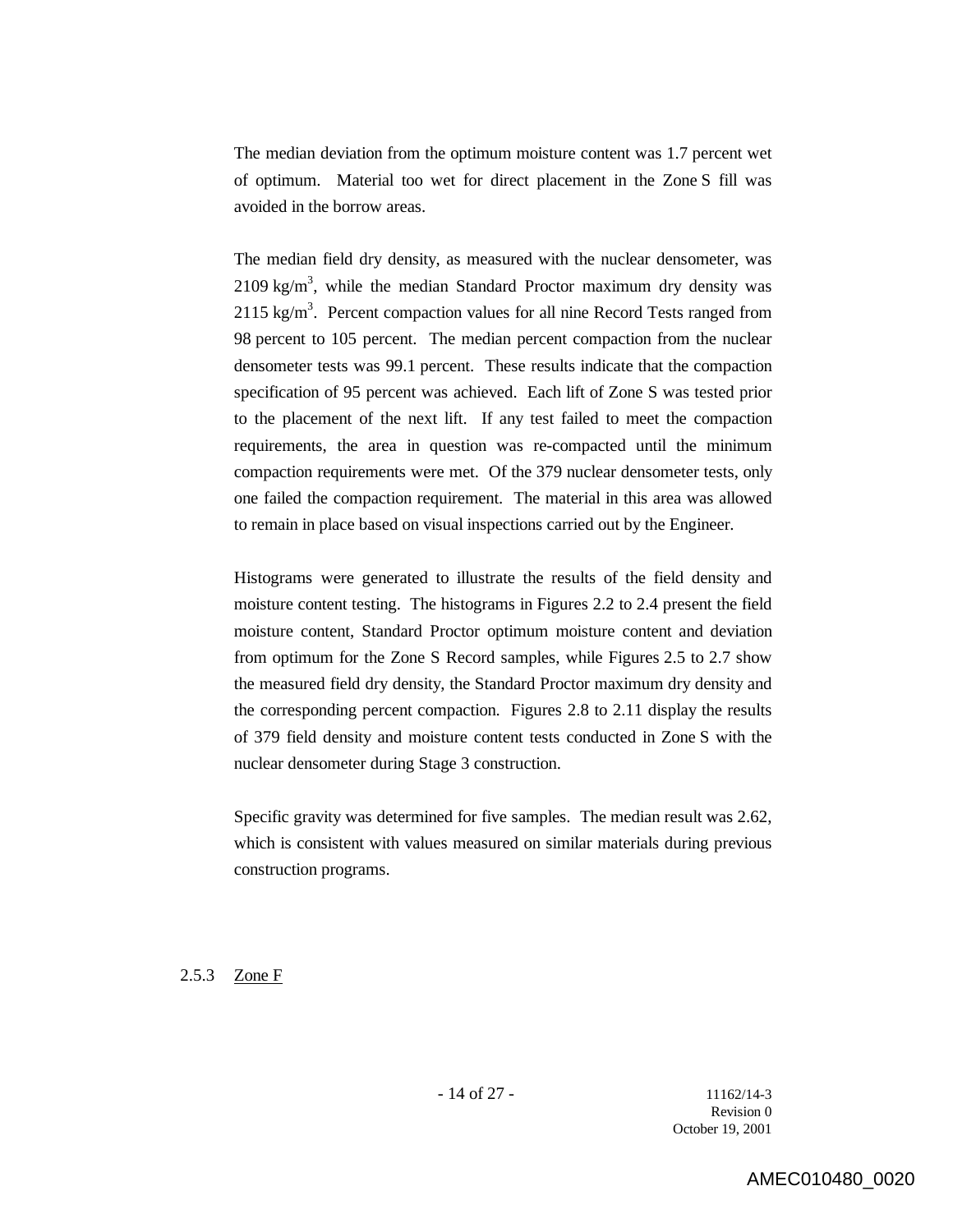### 2.5.5 Zone C

Zone C is a rockfill zone immediately downstream of Zone T in the Main and Perimeter Embankments. The material used in Zone C was rockfill which was quarried from the Rock Borrow.

The Specification for Zone C called for placement and compaction in maximum 1000 mm thick horizontal lifts. This was followed and compaction was achieved with a 10 ton vibratory smooth drum roller augmented with 85 tonne haul trucks.

Record tests on Zone C consisted of Particle Size Distribution (ASTM D422). A total of five(5) Record Tests were completed on Zone C. The results showed that Zone C is a well graded cobbly gravel with trace boulders and sand. All of the test results were within the specified limits for Zone C. Gradation curves are shown on Figure 2.17.

#### 2.5.6 Basin Liner

### 2.6 EMBANKMENT DRAIN SYSTEMS

### 2.7 TAILINGS DISCHARGE SYSTEM

The tailings discharge system includes a single HDPE pipeline approximately 7,000 metres in length from the Millsite to the left (west) abutment of the Perimeter Embankment. Downstream of this, the system included pipework to route the tailings

Revision 0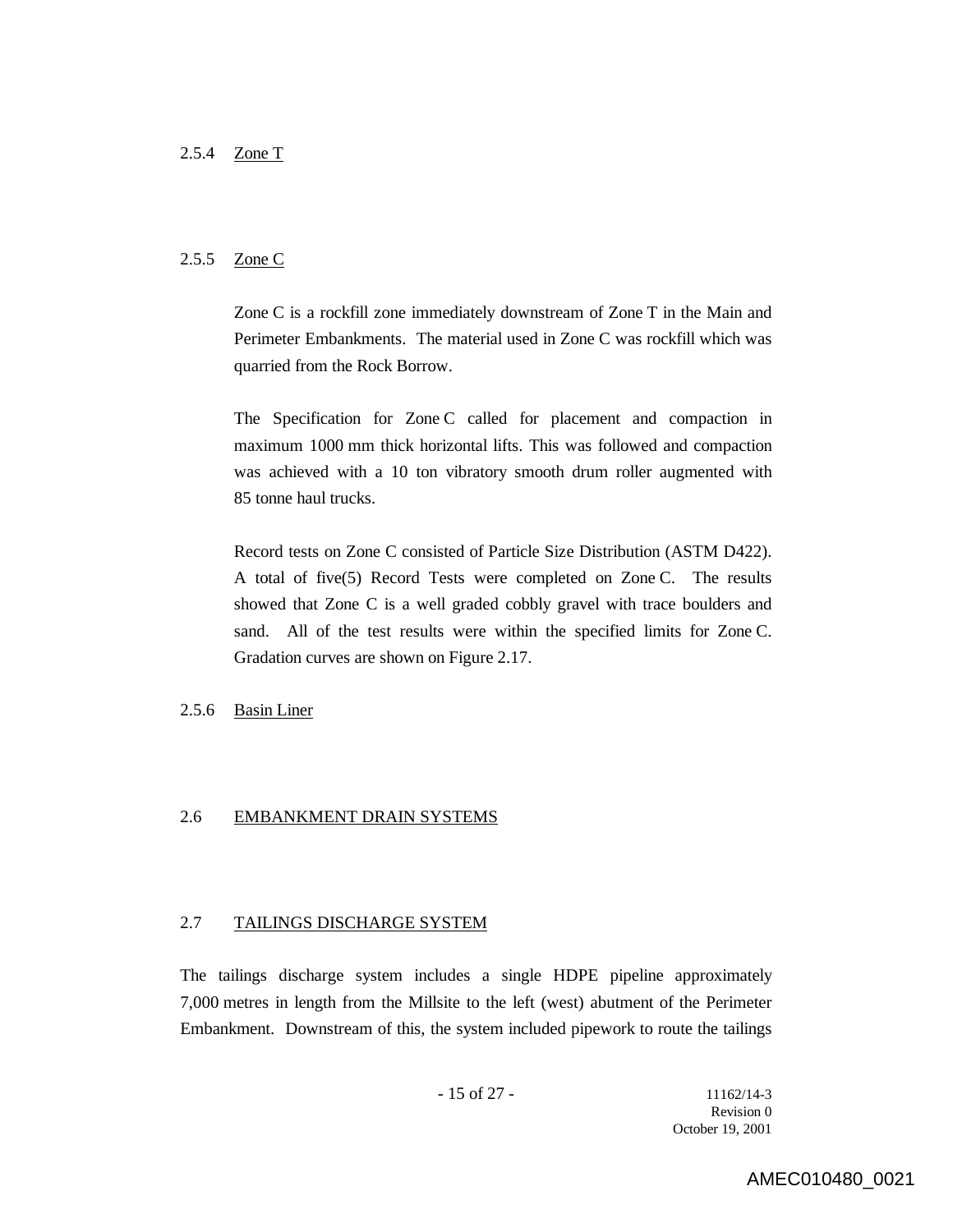through cyclones for Zone CS construction, or to a number of discharge points on the embankment crest.

Construction activities related to the tailings discharge system included the following:

#### 2.8 INSTRUMENTATION AND MONITORING

### 2.8.1 General

Construction activities related to instrumentation and monitoring systems included installing the following:

- Vibrating wire piezometers
- Groundwater monitoring wells
- Slope inclinometers
- Survey monuments

Details of these installations are presented in the following sub-sections.

#### 2.8.2 Vibrating Wire Piezometers

A total of seven(7) vibrating wire piezometers were installed during Stage 3 construction, as summarized below and on Table 2.3. Details of the as-built piezometer locations are shown on Drawings 11162-13-250, 251, 254, 258 and 259 with instrumentation details shown on Drawing 11162-13-256.

Three(3) piezometers were installed in the foundation under the Zone C buttress (one each at Planes A, B and C) to monitor pore pressures in the foundation.

One(1) piezometer was installed in the foundation under the South Embankment (Plane F) to monitor pore pressures in the foundation.

- 16 of 27 - 11162/14-3 Revision 0 October 19, 2001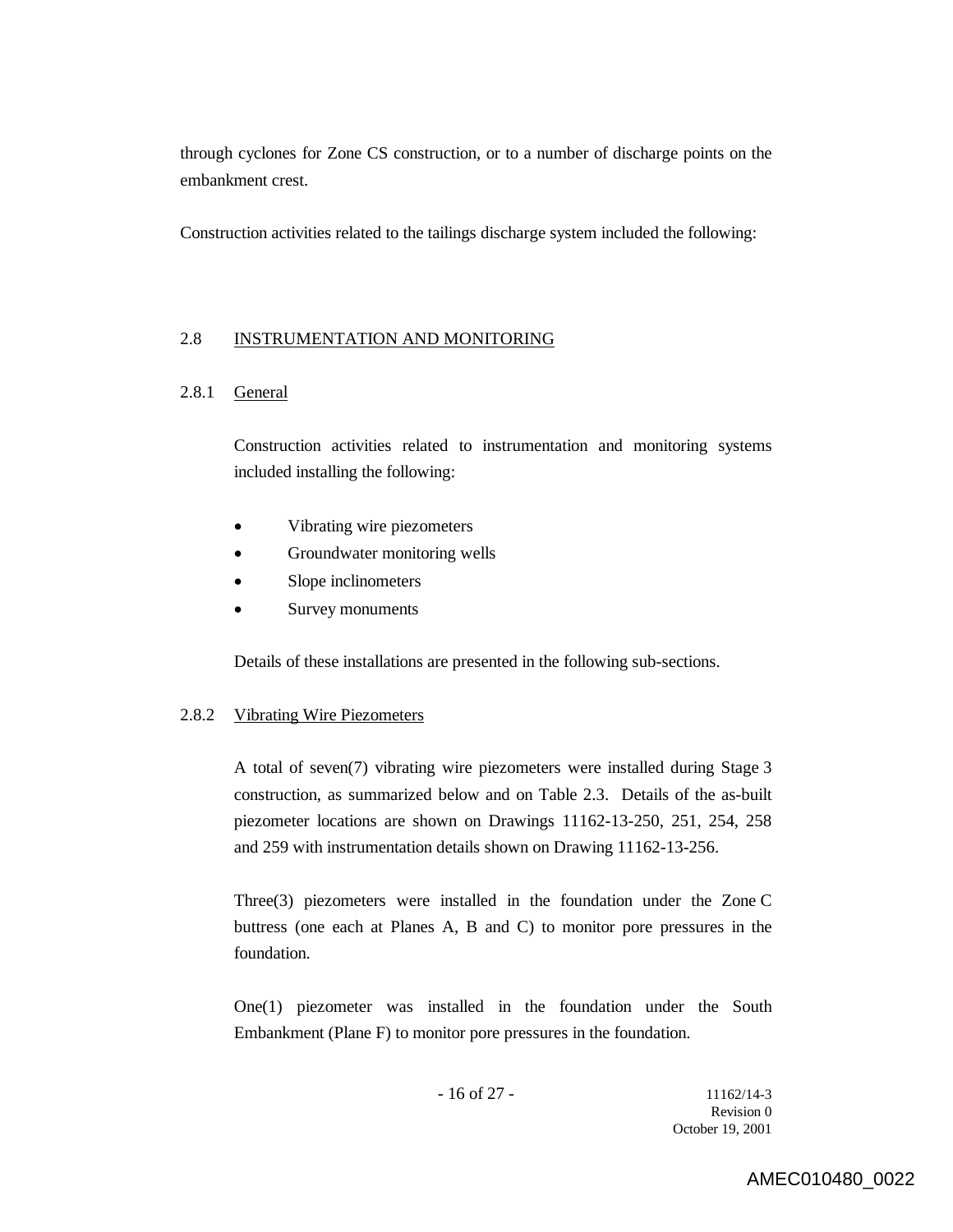Three(3) piezometers were installed in the Zone F (one each at Planes D, G and H) to monitor the performance of the filter.

No unexpected or anomalous pore pressures were observed while monitoring these or the previously installed vibrating wire piezometers during construction. Some of the piezometers in the Zone S fill responded to the increased load from the additional material placed on the embankments. However, the increases did not result in any delays in construction.

The pore pressures in the tailings reflected the pond level. A total of 59 vibrating wire piezometers have been installed at the Tailings Storage Facility. Of these, 53 remain in operation. The results of all piezometer monitoring are discussed in detail in the KP document "Report on 2000 and 2001 Annual Inspection", (Ref. No. 11162/14-2, October 3, 2001) and in the site progress reports.

#### 2.8.3 Groundwater Monitoring Wells

Three(3) groundwater monitoring wells were installed downstream of the South Embankment during Stage 3 construction to monitor groundwater quality and water levels to the South of the Tailings Storage Facility. The borehole logs and installation details are presented in Appendix A. The as-built locations are shown on Drawing 11162-13-254 and are also provided on Table 2.2.

MPMC staff measure the piezometric levels within the wells and collect samples for water quality testing. The results of the water quality monitoring have been reported by MPMC in the report "2000 Annual Environmental Report, Effluent permit 11678". This report has been submitted to the appropriate agencies (Ministry of Environment, Lands and Parks and Ministry of Energy, Mines and Northern Development).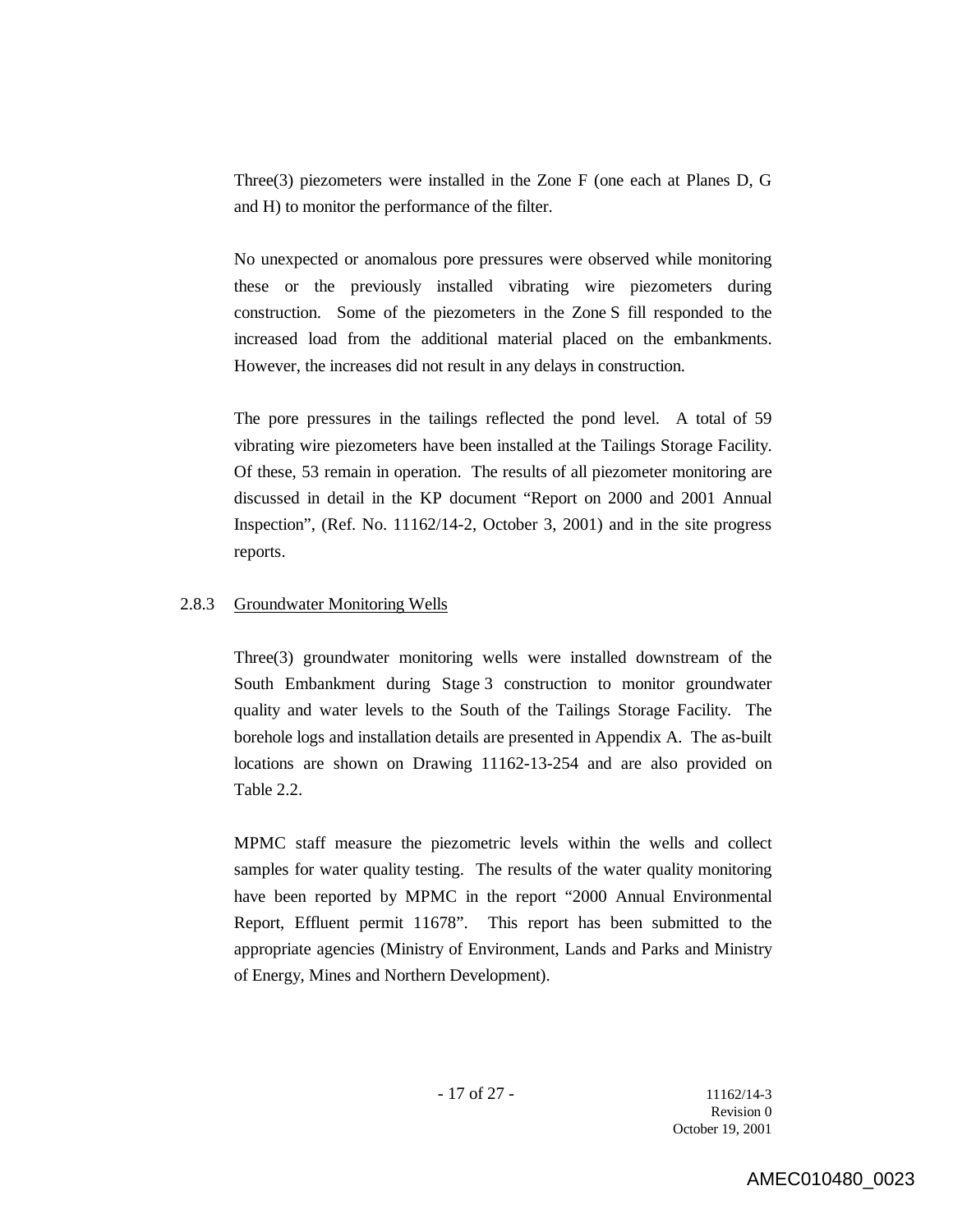#### 2.8.4 Slope Inclinometers

Two(2) slope inclinometers were installed immediately downstream of the Stage 3 Main Embankment to monitor any movements within the foundation materials. The borehole logs and installation details are presented in Appendix A. The as-built locations are shown on Drawing 11162-13-250 and are also presented on Table 2.2.

KP engineering staff monitored the slope inclinometers five times in August, 2001. This initial monitoring creates an average base file, to which all subsequent monitoring is compared. The first readings of these inclinometers are scheduled for November, 2001.

#### 2.8.5 Survey Monuments

Six(6) survey monuments were installed on the crests of the Main and Perimeter Embankments to monitor any future settlements of the crest. The asbuilt locations are shown on Drawings 11162-13-250, 251 and 254 and are tabulated on Table 2.2. The installation details are presented on Drawing 11162-13-256.

### 2.9 DESIGN MODIFICATIONS

Knight Piésold Ltd. employs a strict procedure for making design modifications (changes or substitutions) in the field. All design change requests are submitted in writing by the Resident Engineer to the Knight Piésold Ltd. Vancouver Office for review and evaluation. If approved by the Project Principal, the design change request is forwarded to the Owner and Contractor in a formal, written decision.

Some modifications to the design and Technical Specifications were implemented during the Stage 3 construction program in order to adapt to site conditions. All modifications were approved on a technical basis by Knight Piésold Ltd. and on a permitting basis by the appropriate regulatory agencies. All modifications were also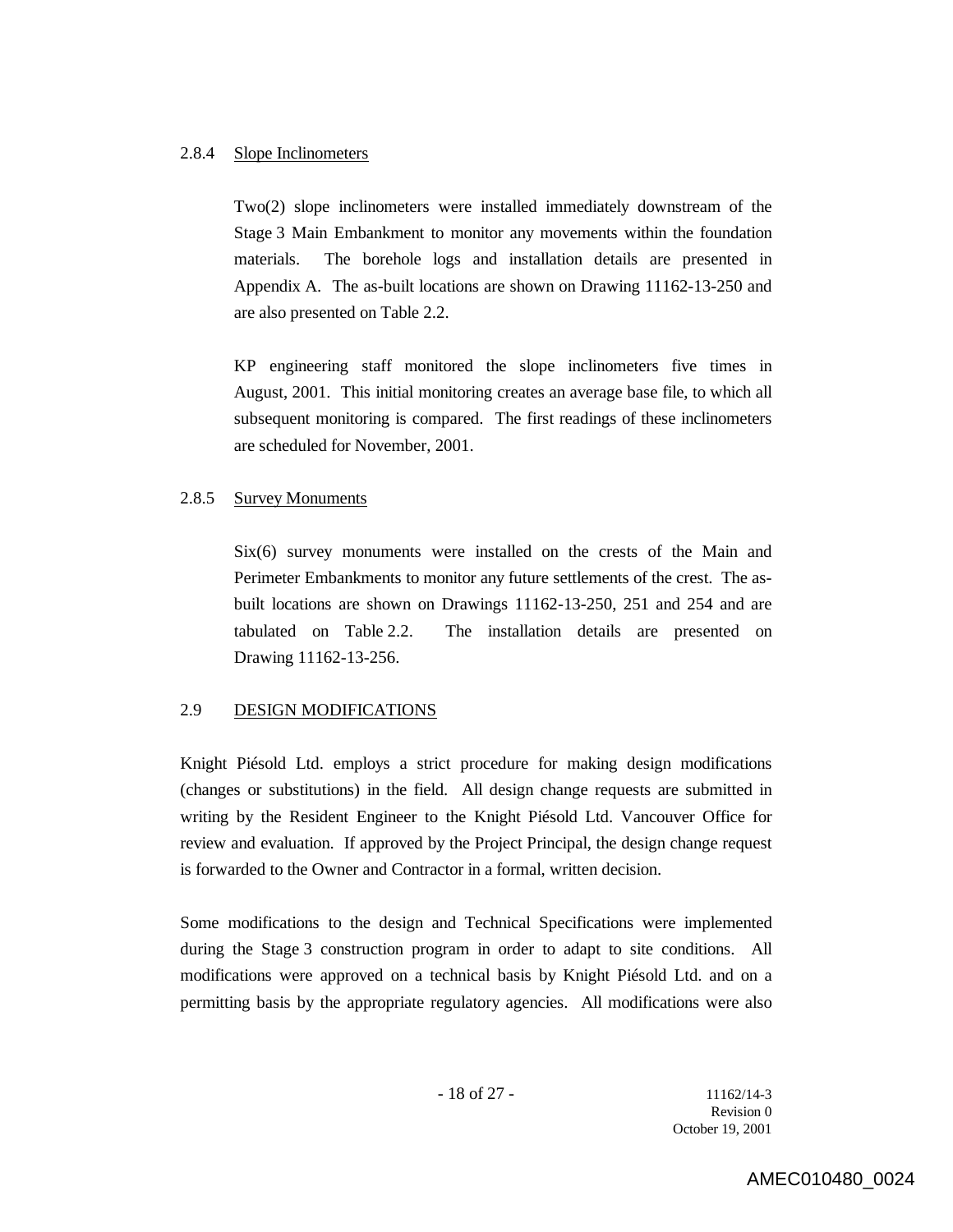accepted and approved by Mount Polley Mining Corporation prior to their implementation.

The documentation associated with design modifications for Stage 3 construction are presented in Appendix E. Some minor modifications were made during Stage 3 construction other than those included in Appendix E. These modifications will have no significant impact on the design and operation of the facility. These were treated as "field fit" solutions and were not required to go through the formal design modification process. Field fits and approved design changes are shown on the as-built drawings.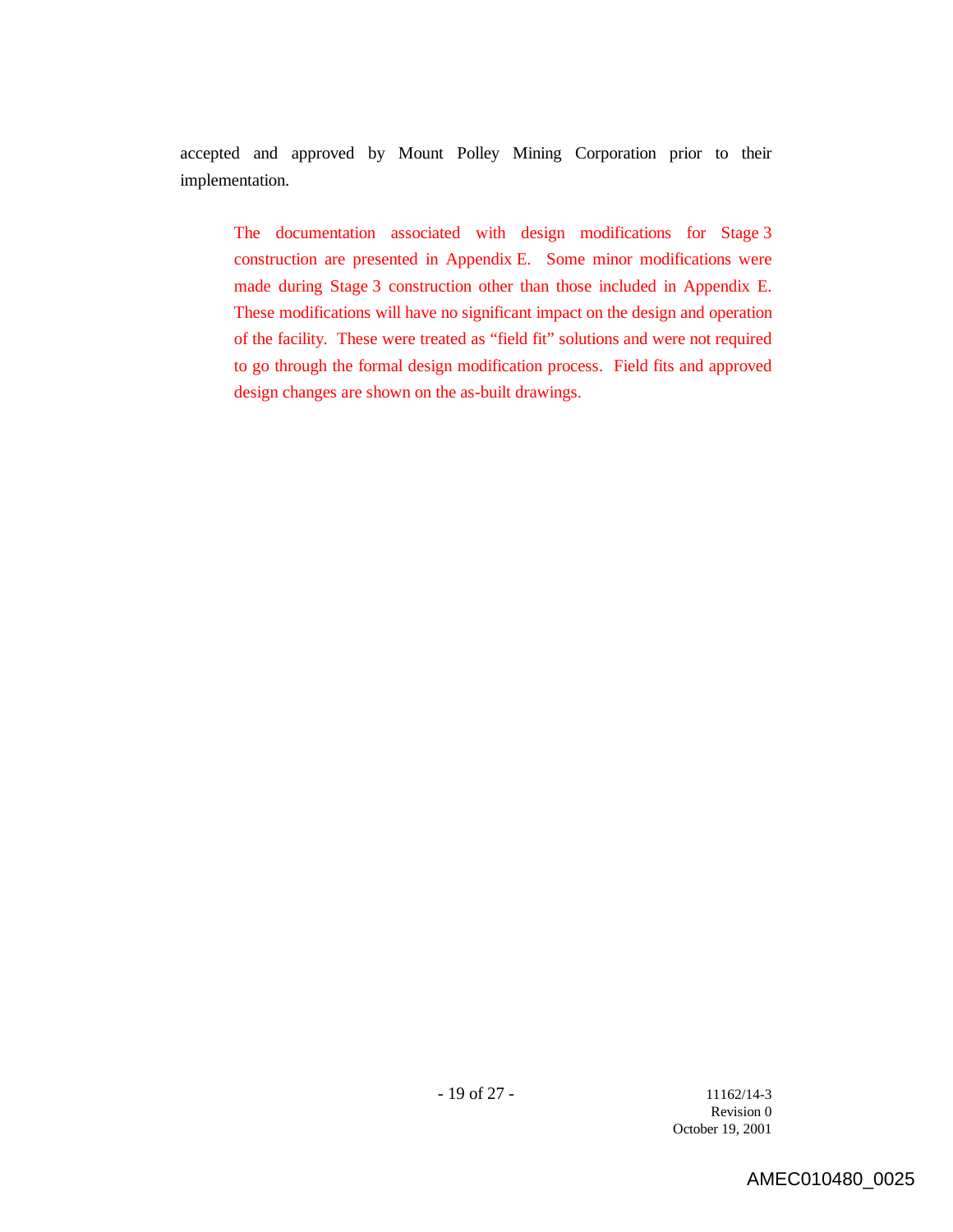#### **SECTION 3.0 - CONCLUSIONS AND RECOMMENDATIONS**

Stage 4 of the Mount Polley Mine Tailings Storage Facility began im May of 2005. The construction program included the completion of the Main, Perimeter and South Embankments to El. 948 m. Technical supervision of the work included QA/QC testing and monitoring of instrumentation. This confirmed that the work was completed and the facility was performing in accordance with the design objectives. A few minor deviations from the Technical Specifications were made in the Zones U. However, each such case was carefully evaluated and determined to have no adverse affect on the facility.

The sand cells have the potential to save money. There were a few problems that we encountered during the Stage 4 construction that be easily solved. The problems were maily project management issues. Equipment availability was a problem. The sand cells regularly had no equipment and/or operators to run them. The D9 worked well, however it broke down regularly. The D7 encountered very few problems and should be used for sand cells in future construction programs. The D7 would be much more productive if it was fitted with a U blade.

For the Stage 5 core raise the till should be completed first, then the sand cells should run after the Zone S is complete. This will ensure that the sand cells do not hinder the productivity of the Zone S. The gradation of the tailings changes depending on which pit is being mined. This makes a schedule hard to follow because tailings from the bell pit are unsuitable for sand cell production. The tailings from the bell pit typically have a finer gradation and also have lime added. The lime makes the finer particles settle in the cell instead of being washed out the drain. For this reason the sand cells cannot run according to a set schedule because delays are unavoidable. The cells should only run in the winter or after all the till has been completed and the other construction activities have stopped. The piping gets in the way during the summer and slows productivity in other areas of construction. The sand produced in the cells is an excellent running surface for the trucks and has a good filter relationship with the till.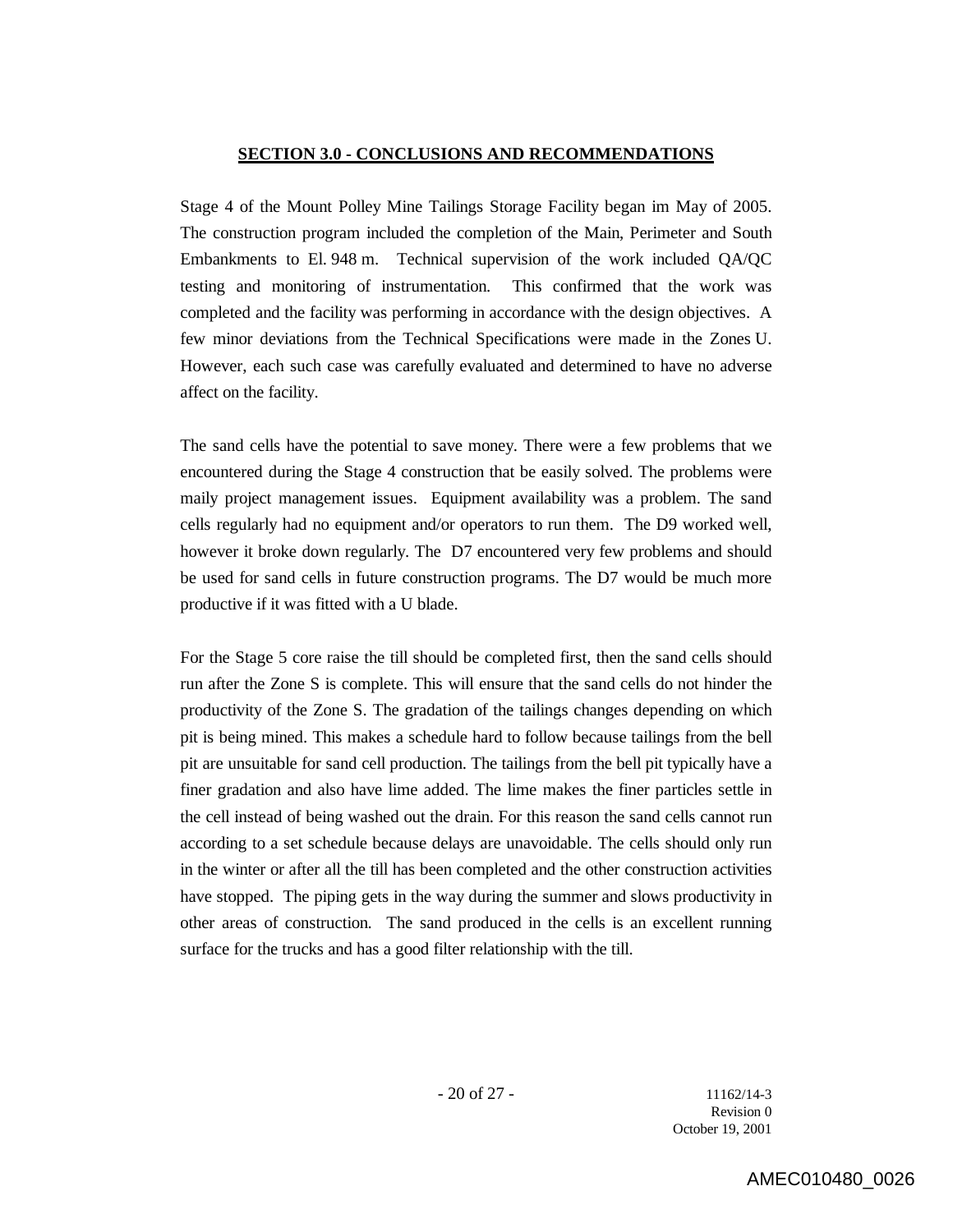An updated operating performance review has been made of the Tailings Storage Facility and it is presented in a separate document entitled "Report on 2005 and 2006 Annual Inspection" (Ref. No. 101-1/11, **DATE)**. From this, Knight Piésold Ltd. recommends that the pond level in the Tailings Storage Facility be closely monitored to ensure that the water level does not encroach on the required freeboard of the Stage 4 embankments. The reclaim barge and reclaim line should also be closely monitored to ensure that they remain in good working order. The tailings deposition is primarily from a single point at the west Perimeter Embankment. This will cause a problem at the west Perimeter Embankment because the tailings will deposit adjacent to the embankment very quickly. There is potential for the tailings to overtop the the west Perimeter Embankment. In order to avoid this problem the west Perimeter Embankment should be built up this winter. Another solution to this problem is to develop a tailings discharge plan so that tailings beaches are maintained on all embankments.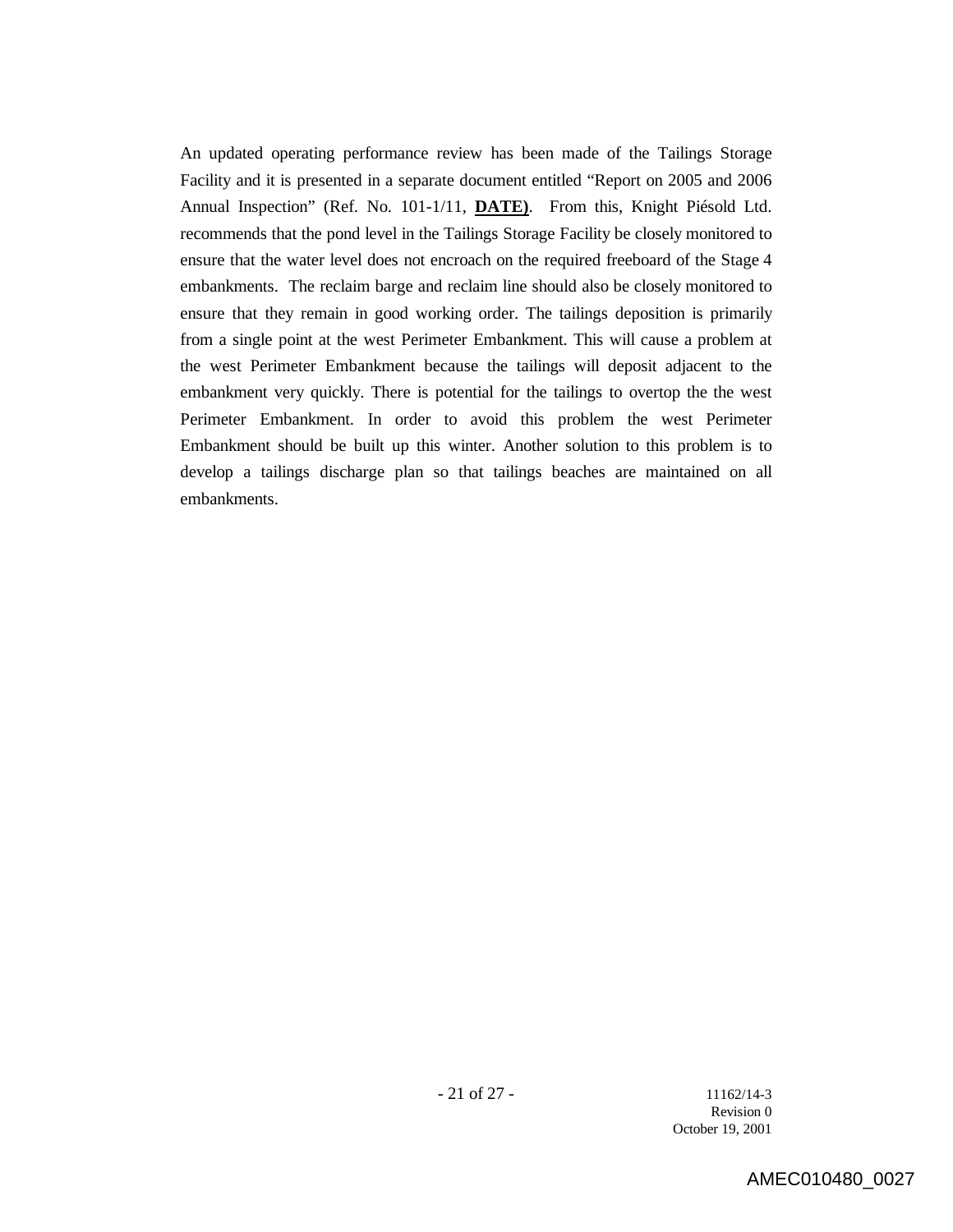## **SECTION 4.0 - REFERENCES**

A complete listing of all Knight Piésold Ltd. reports prepared for the Mount Polley Mine Project is shown below. These reports are available for review.

- 1) Imperial Metals Corp. Mt. Polley Project, Report on Geotechnical Investigations and Design of Open Pit, Waste Dumps and Tailings Storage Facility, Ref. No. 1621/1, February 19, 1990.
- 2) Imperial Metals Corp. Mt. Polley Project, Report on Project Water Management, Ref. No. 1624/1, February 6, 1995.
- 3) Imperial Metals Corp. Mt. Polley Project, Report on 1995 Geotechnical Investigations for Mill Site and Tailings Storage Facility, Ref. No. 1623/1, March 14, 1995.
- 4) Imperial Metals Corp. Mt. Polley Project, Tailings Storage Facility and Ancillary Works, Part 10 - Technical Specifications, Ref. No. 1625/3, March 25, 1995.
- 5) Imperial Metals Corp. Mt. Polley Project, Tailings Access Road and Tailings/ Reclaim Pipelines, Part 6 - Technical Specifications, Ref. No. 1625/4, May 17, 1995.
- 6) Imperial Metals Corp. Mt. Polley Project, Manual on Sampling and Handling Guidelines for Determination of Groundwater Quality, Ref. No. 1625/5, May 19, 1995.
- 7) Imperial Metals Corp. Mt. Polley Project, Tailings Storage Facility, Design Report, Ref. No. 1625/1, May 26, 1995.
- 8) Imperial Metals Corp. Mt. Polley Project, Tailings Storage Facility, Site Inspection Manual, Ref. No. 1625/2, May 26, 1995.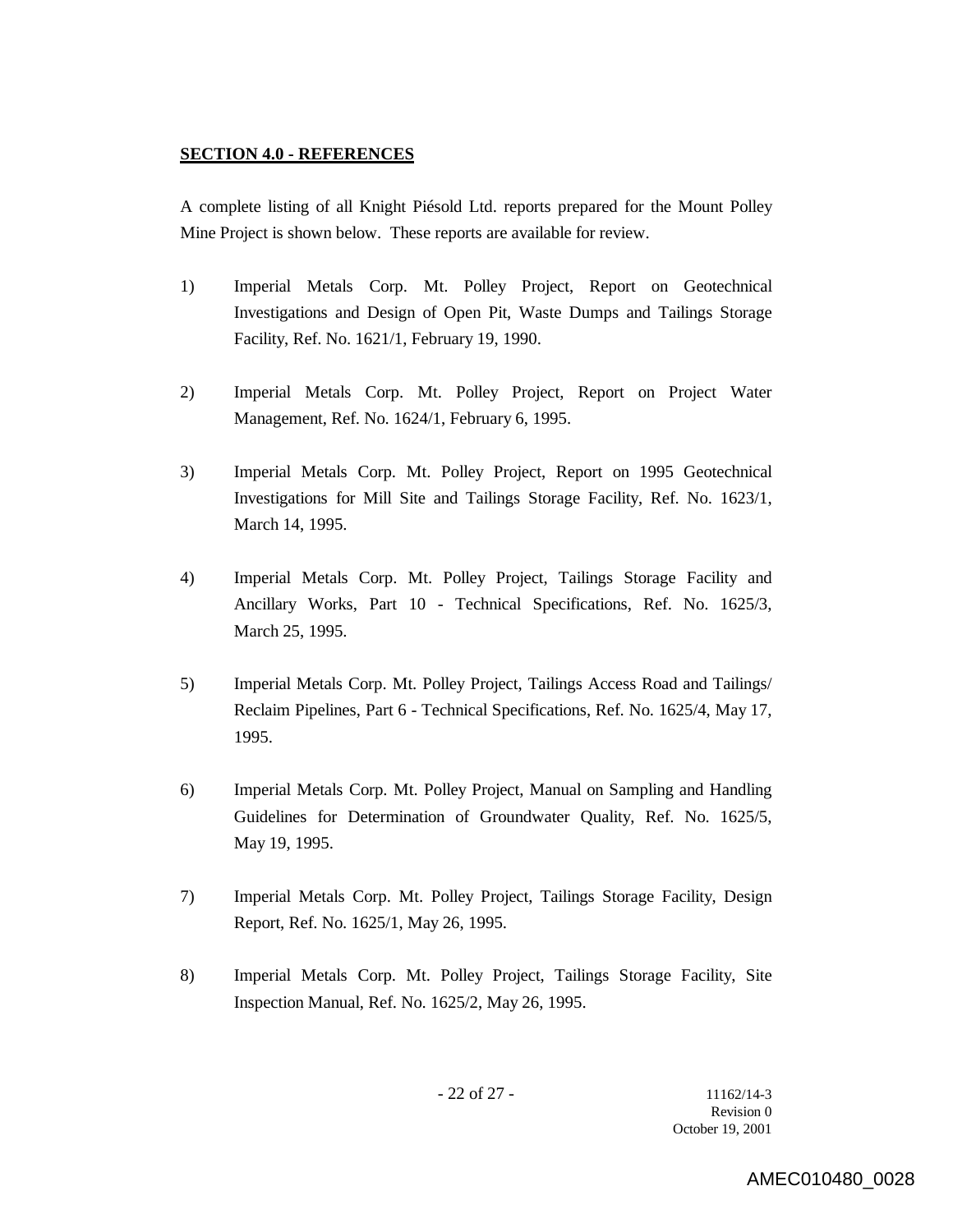- 9) Imperial Metals Corp. Mt. Polley Project, Response to Review Comments on Tailings Embankment Design, Ref. No. 1625/6, January 25, 1996.
- 10) Imperial Metals Corp. Mt. Polley Project, Groundwater Monitoring Program, Ref. No. 1624/2, June 3, 1996.
- 11) Imperial Metals Corp. Mt. Polley Project, Report on Geotechnical Investigations and Design of Open Pits and Waste Dumps, Ref. No. 1628/1, July 5, 1996.
- 12) Imperial Metals Corp. Mt. Polley Project, Response to Review Comments on Groundwater Monitoring Program, Ref. No. 1625/7, September 12, 1996.
- 13) Imperial Metals Corp. Mt. Polley Project, Requirements and Specifications for the 1996 Groundwater Monitoring Program, Ref. No. 1625/8, September 12, 1996.
- 14) Imperial Metals Corp. Mt. Polley Project, Specification for Drilling, Monitoring Well Installations and Related Services, Ref. No. 1628/3, September 18, 1996.
- 15) Mount Polley Mining Corporation, Mount Polley Project, 1996 Groundwater Monitoring Well Installation Program, Ref. No. 1628/4, February 17, 1997.
- 16) Mount Polley Mining Corporation, Mount Polley Project, Polley Lake Pumping System, Ref. No. 1628/5, February 19, 1997.
- 17) Mount Polley Mining Corporation, Mount Polley Project, Tailings Storage Facility, Operation, Maintenance and Surveillance Manual for Stage Ia Embankment (El. 927 m), Ref. No. 1627/1, March 11, 1997.
- 18) Mount Polley Mining Corporation, Mount Polley Project, Tailings Storage Facility and Ancillary Features, May 1, 1997 Site Inspection, Ref. No. 1627/4, June 3, 1997.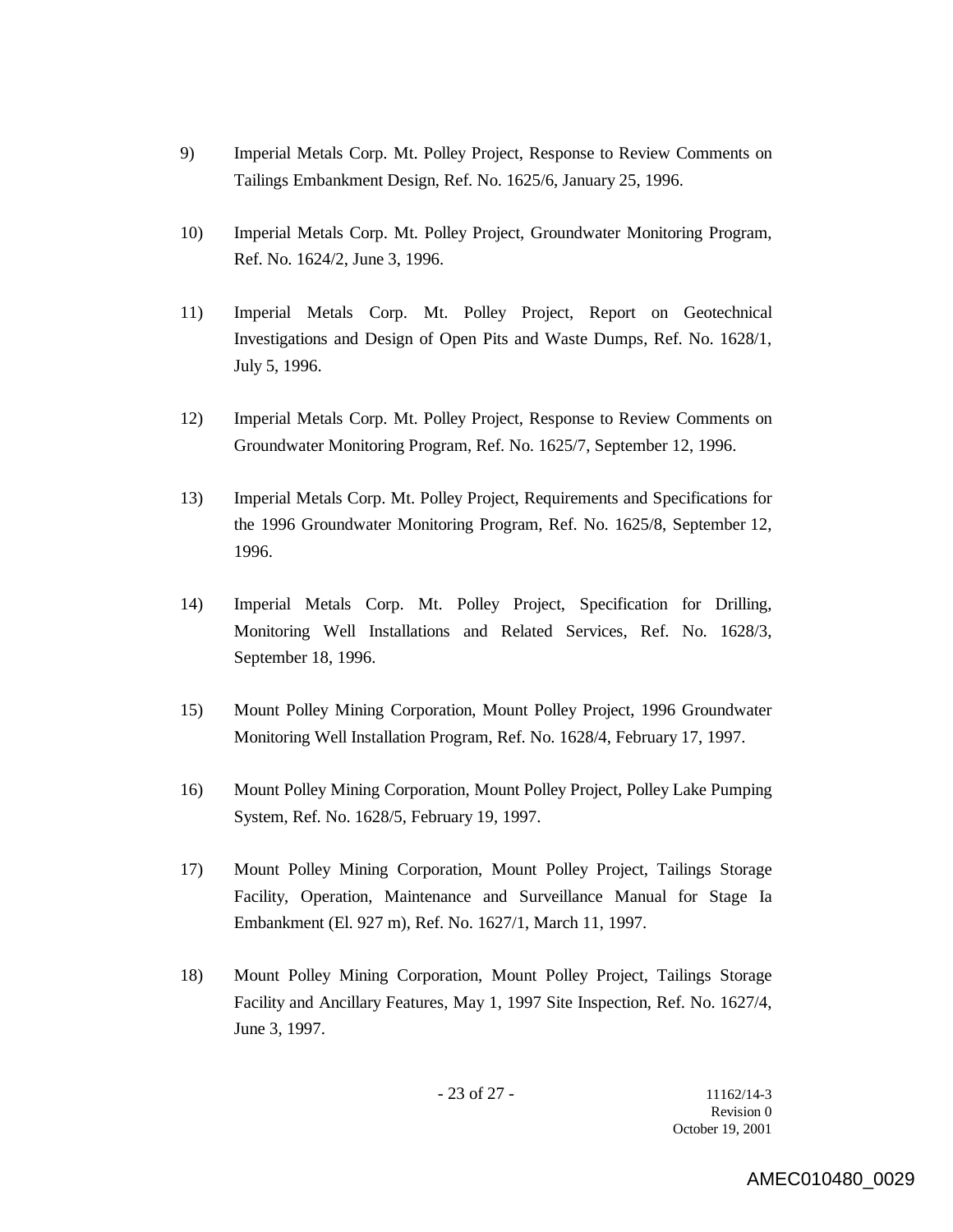- 19) Mount Polley Mining Corporation, Mount Polley Project, Tailings Storage Facility, Updated Design Report, Ref. No. 1627/2, June 4, 1997.
- 20) Mount Polley Mining Corporation, Mount Polley Project, Tailings Storage Facility, Operation, Maintenance and Surveillance Manual for Stage Ib Embankment (El. 934 m), Ref. No. 10162/7-3, June 18, 1997.
- 21) Mount Polley Mining Corporation, Mount Polley Mine, Tailings Storage Facility and Ancillary Features, May 1, 1997 Site Inspection, Ref. No. 10162/7-4, June 3, 1997.
- 22) Mount Polley Mining Corporation, Mount Polley Mine, Report on Stage Ia/Ib Construction, Ref. No. 10162/7-5, August 14, 1997.
- 23) Mount Polley Mining Corporation, Mount Polley Mine, Tender Documents for Stage 2A Tailings Facility Construction, Ref. No. 10162/9-1, October 9, 1997.
- 24) Mount Polley Mining Corporation, Mount Polley Mine, Stage 2A Tailings Facility Construction, Selected Excerpts from Reference Information, Ref. No. 10162/9-2, November 11, 1997.
- 25) Mount Polley Mining Corporation, Mount Polley Mine, Report on On-going Construction Requirements, Ref. No. 10162/9-3, January 29, 1998.
- 26) Mount Polley Mining Corporation, Mount Polley Mine, Contract Documents for Stage 2A Tailings Facility Construction, Ref. No. 10162/9-4, June 26, 1998.
- 27) Mount Polley Mining Corporation, Mount Polley Mine, 1998 Annual Inspection Report, Ref. No. 10162/9-5, June 26, 1998.
- 28) Mount Polley Mining Corporation, Mount Polley Mine, 1998 Construction and Annual Inspection, Ref. No. 11162/10-1, June 16, 1999.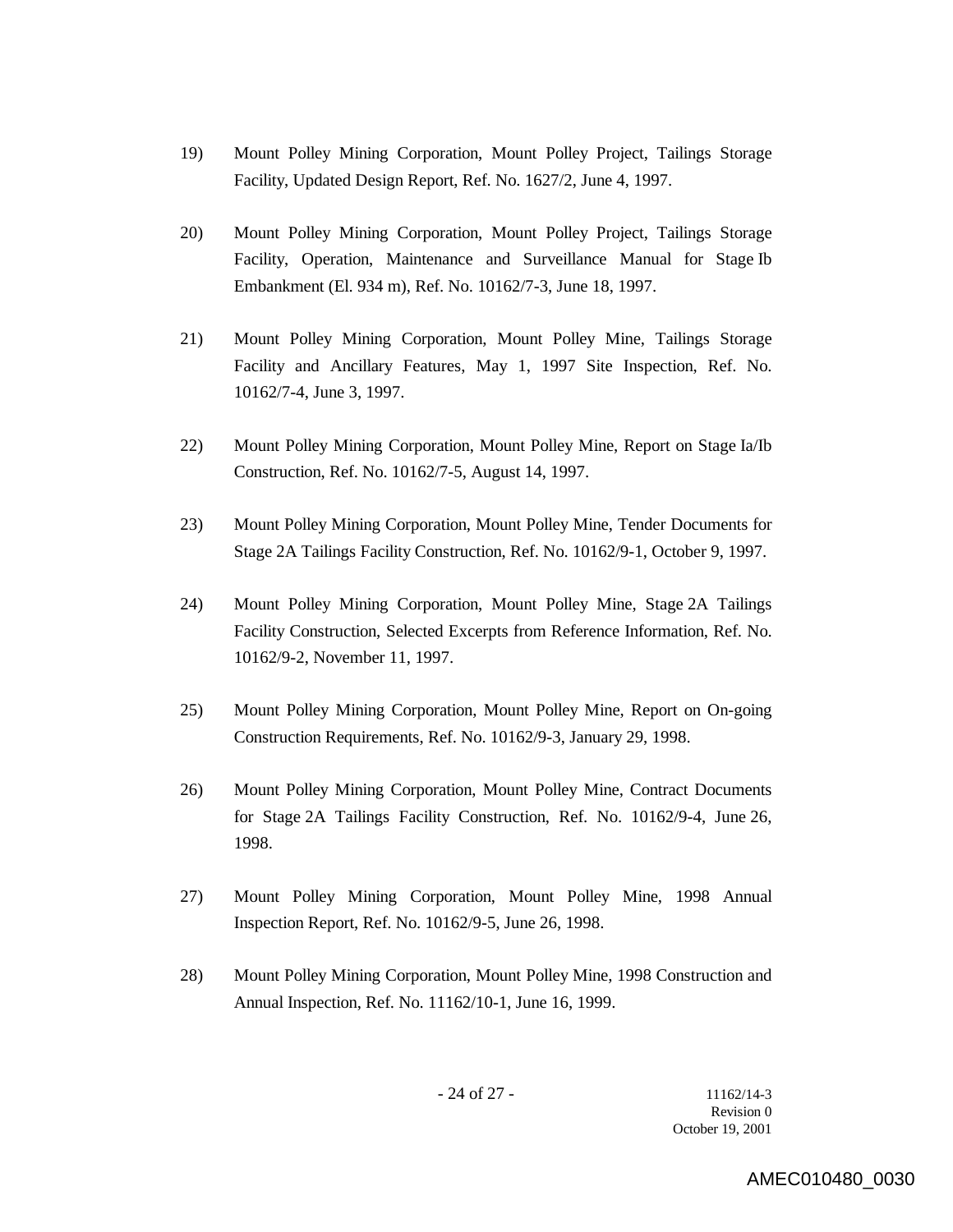- 29) Mount Polley Mining Corporation, Mount Polley Mine, Report on Cycloned Sand Construction of Stage 3 and On-going Stages of the Tailings Storage Facility, Ref. No. 11162/12-2, December 13, 1999.
- 30) Mount Polley Mining Corporation, Mount Polley Mine, Project Procedures Manual for Stage 2C and 3 TSF (Ref. No. 11162/13-1, Rev. 0), March 15, 2000
- 31) Mount Polley Mining Corporation, Mount Polley Mine, Contract Documents for Construction of Stage 3 TSF (Ref. No. 11162/13-2, Rev. 2), June 8, 2000
- 32) Mount Polley Mining Corporation, Mount Polley Mine, Operation, Surveillance and Maintenance Manual for Stage 3 (El. 944) Embankment (Ref. No. 11162/13-3, Rev. A) DRAFT, August 17, 2000
- 33) Mount Polley Mining Corporation, Mount Polley Mine, Addendum to Report on Cycloned Sand Construction of Stage 3 and On-going Stages of the TSF (Ref. No. 11162/13-4, Rev. 0), May 11, 2000
- 34) Mount Polley Mining Corporation, Mount Polley Mine, Report on 1999 Construction (Ref. No. 11162/13-5, Rev. 0), August 30, 2000
- 35) Mount Polley Mining Corporation, Mount Polley Mine, Stage 3 TSF Selected Excerpts from Reference Information (Ref. No. 11162/13-6, Rev. 0), April 20, 2000
- 36) Mount Polley Mining Corporation, Mount Polley Mine, Site Inspection Manual for Stage 3 Construction of the Main and South Embankments (Ref. No. 11162/13-7, Rev. 0), June 23, 2000
- 37) Mount Polley Mining Corporation, Mount Polley Mine, TSF Rock Borrow Bench Stability Assessment (Ref. No. 11162/13-8, Rev. A), August 18, 2000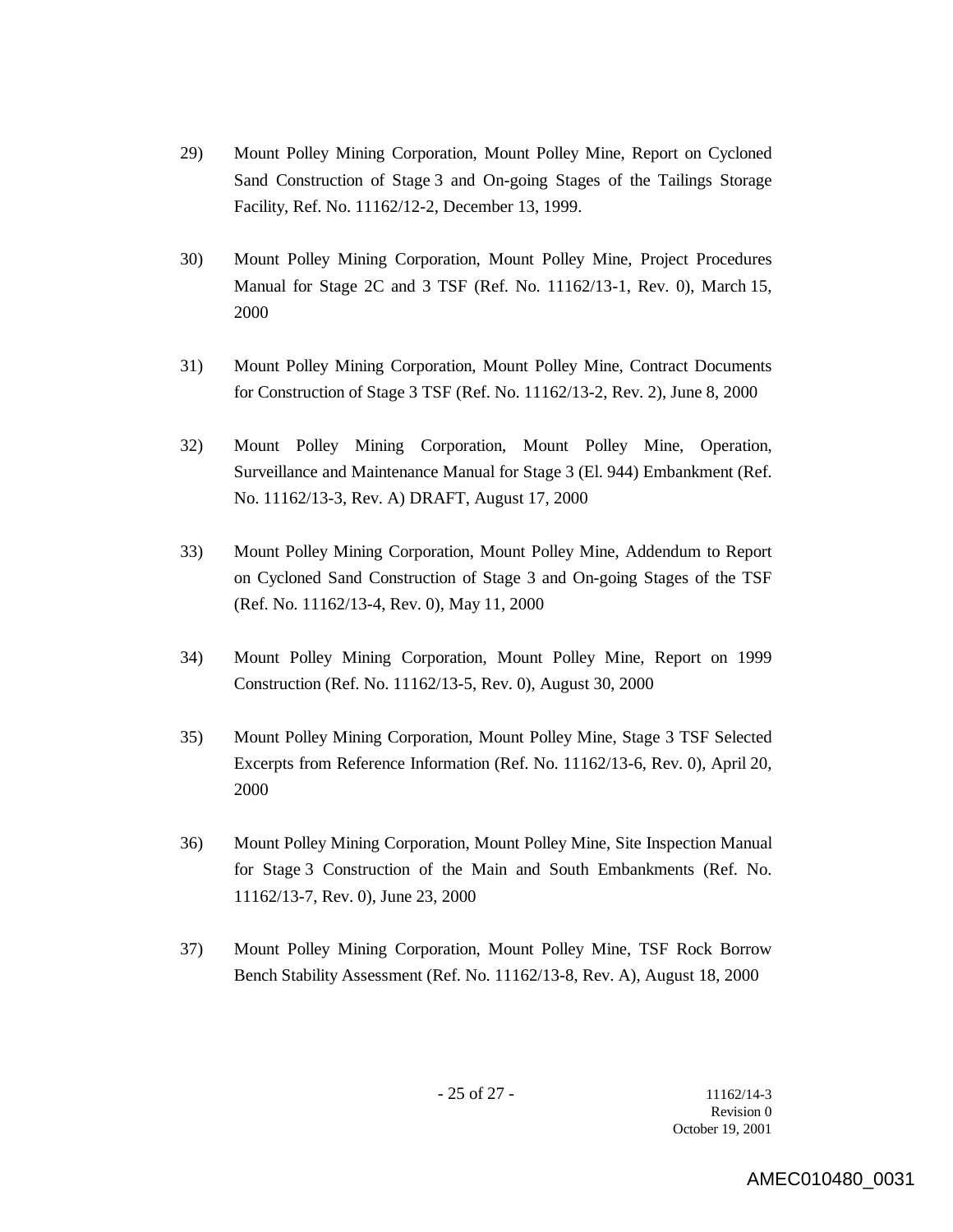- 38) Mount Polley Mining Corporation, Mount Polley Mine, Report on 1999 Annual Inspection (Ref. No. 11162/13-9, Rev. 0), October 16, 2000
- 39) Mount Polley Mining Corporation, Mount Polley Mine, Report on 2000 and 2001 Annual Inspection (Ref. No. 11162/14-2, Rev. 0), October 3, 2001